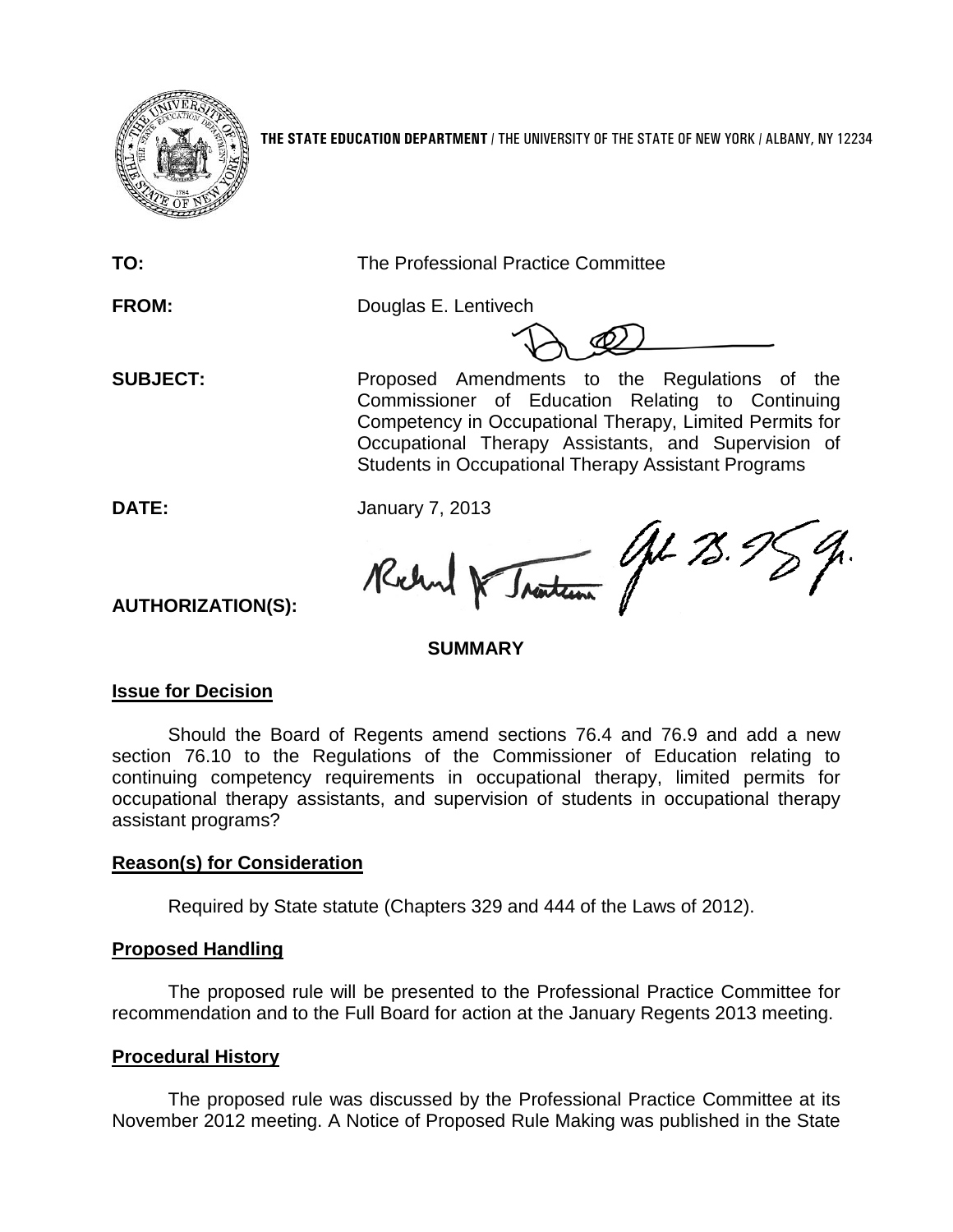Register on November 14, 2012 for a 45-day public comment period. A copy of the proposed rule and an Assessment of Public Comment are attached. Supporting materials for the proposed amendment are available upon request from the Secretary to the Board of Regents.

## **Background Information**

The proposed amendment to section 76.4 of the Regulations of the Commissioner of Education implements the provisions of Chapter 329 of the Laws of 2012 which authorize a limited permit for occupational therapy assistants. This amendment will permit occupational therapy assistants who have completed their education requirements but have not passed the examination to practice under the supervision of a physician or occupational therapist for a maximum of two years.

The proposed amendment to section 76.9 of the Regulations of the Commissioner of Education implements the provisions of Chapter 329 of the Laws of 2012 which provide that an occupational therapy assistant student engaged in clinical practice may be supervised by an occupational therapy assistant, as well as by an occupational therapist.

The proposed addition of section 76.10 of the Regulations of the Commissioner implements the provisions of Chapter 444 of the Laws of 2012 which added a new section 7908 to the Education Law, establishing a continuing competency requirement for occupational therapists and occupational therapy assistants.

Proposed subdivision 76.10(a) sets forth definitions required to implement the continued competency requirements, including definitions of professional subjects and related subjects.

Proposed subdivision 76.10(b) sets forth the applicability of the new requirement to all registrants, provides for exemptions for the first triennial registration period, and authorizes the Department to make an adjustment to the requirements for good cause which prevents compliance.

Proposed subdivision 76.10(c) sets forth the requirement that 36 continuing competency hours be completed in each triennial registration period, including at least 24 hours in professional subjects, and describes the acceptable learning activities that may be used to meet this requirement.

Proposed subdivision 76.10(d) provides that a licensee must certify to compliance with the requirement upon re-registration. Proposed subdivisions (e) and (f) of section 76.10(e) set forth rules for licensees returning after a lapse in practice and establish the requirements for issuance of a conditional registration for those licensees who admit to non-compliance with the requirement, but who agree to remedy any deficiency in compliance, respectively.

Proposed subdivisions (g), (h), (i), and (j) of section 76.10 of the Regulations of the Commissioner set forth recordkeeping requirement for licensees, rules for measurement of a competency hour, provisions for approval of sponsors of continuing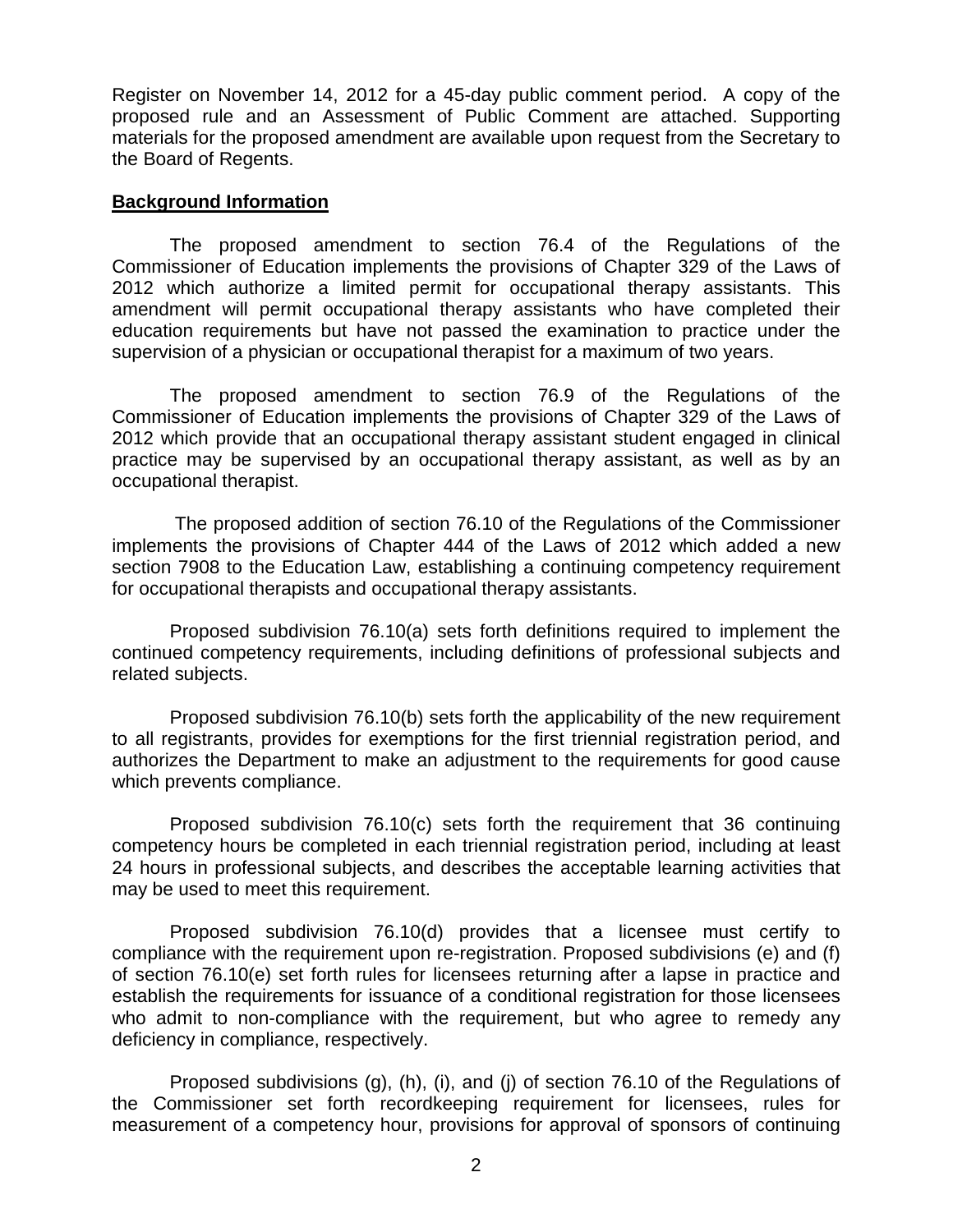competency coursework or training, and fees for licensees as mandated by the statute, respectively.

## **Recommendation**

## It is recommended that the Board of Regents take the following action:

VOTED: That subdivision (a) of section 76.4 and section 76.9 of the Regulations of the Commissioner of Education be amended and that a new section 76.10 of the Regulations of the Commissioner of Education be added, all as submitted, effective February 13, 2013.

## **Timetable for Implementation**

If adopted at the January Regents meeting, the rule will become effective on February 13, 2013.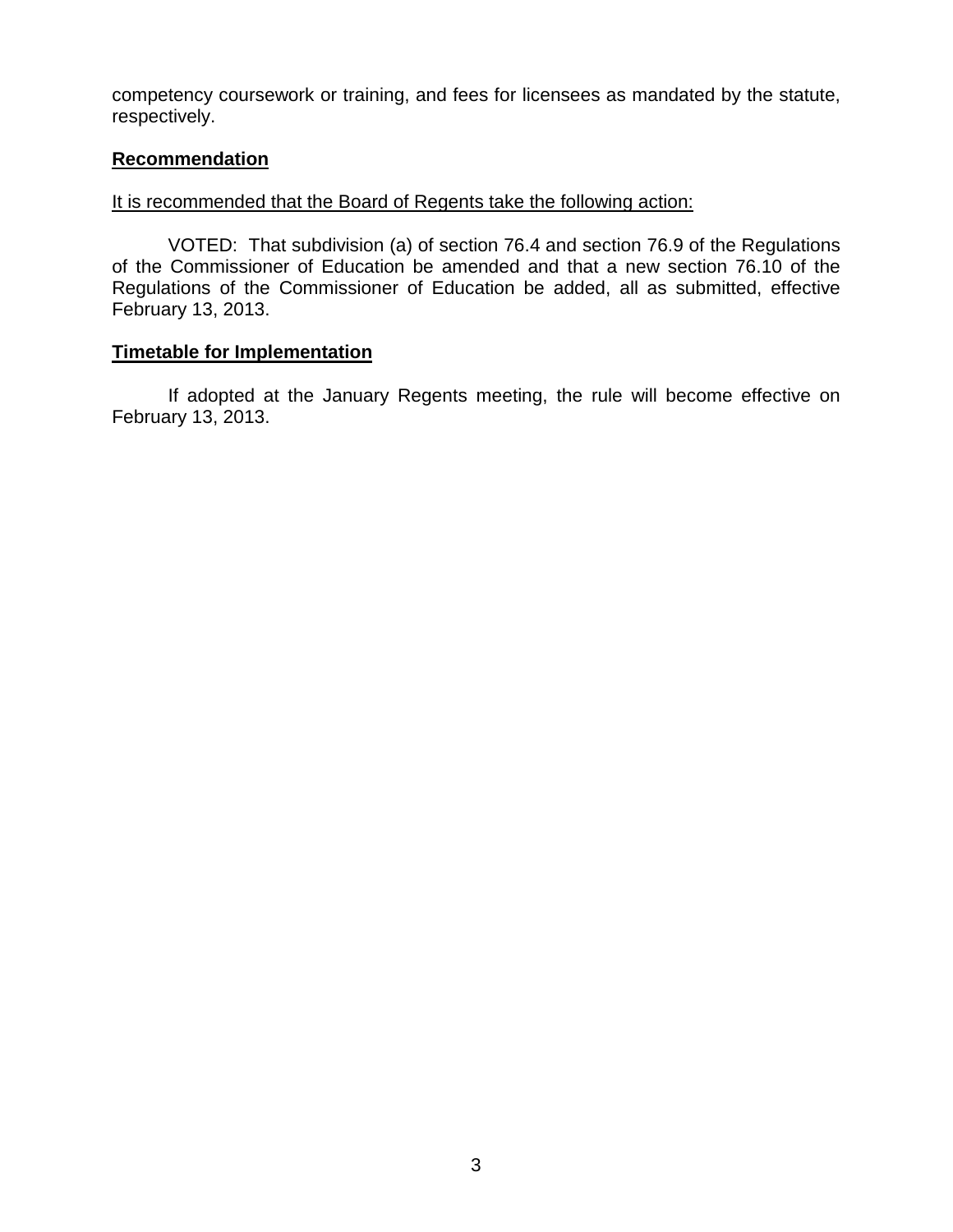## AMENDMENT TO THE REGULATIONS OF THE COMMISSIONER OF EDUCATION

Pursuant to sections 207, 212, 6504, 6507, 7905, 7906, and 7908 of the Education Law and Chapters 329 and 444 of the Laws of 2012

1. Subdivision (a) of section 76.4 of the Regulations of the Commissioner of Education is amended, effective February 13, 2013, to read as follows:

(a) The applicant shall submit satisfactory evidence of completion of a registered program in occupational therapy or a registered program for occupational therapy assistants, as applicable, or the substantial equivalent of a registered program.

2. Section 76.9 of the Regulations of the Commissioner of Education is amended, effective February 13, 2013, as follows:

76.9 Occupational therapy assistant student exemption. To be permitted to practice as an exempt person pursuant to section 7906(4) of the Education Law, an occupational therapy assistant student shall be enrolled in a program as set forth in section 76.7(b)(1) of this Part and shall [be directly supervised by an occupational therapist in accordance with standards established by a national accreditation agency which is satisfactory to the Department. Direct supervision, as required by section 7906(4) of the Education Law, may be provided in conjunction with an occupational therapy assistant who is designated as a fieldwork educator by a program that meets the requirements of section 76.7(b)(1) of this Part**.** Any such work performed by an occupational therapy assistant as a fieldwork educator shall be subject to the supervision requirements of section 76.8 of this Part] practice under the direction and supervision of:

(a) an occupational therapist; or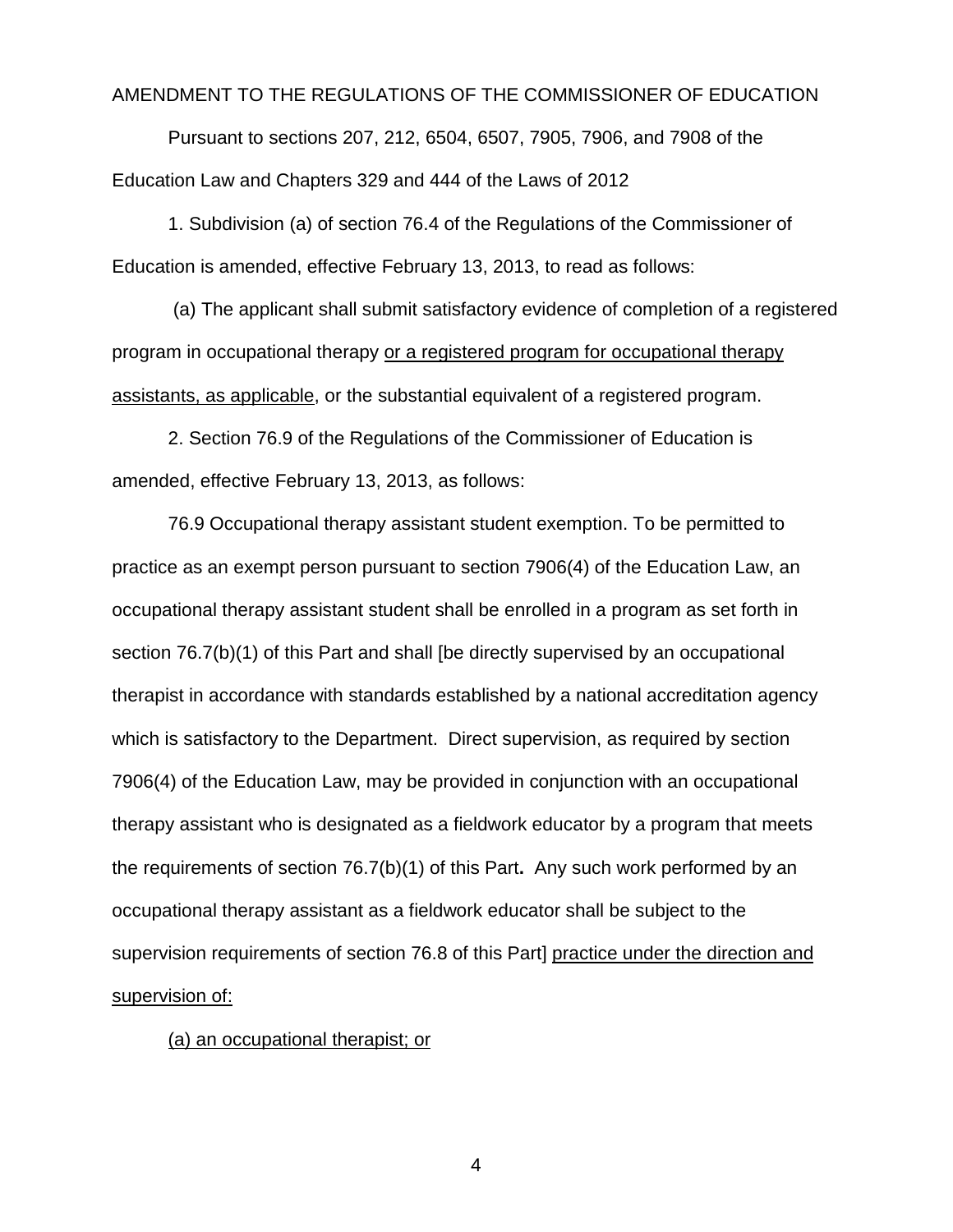(b) an occupational therapy assistant who has obtained authorization pursuant to section 7906(7) of the Education Law and who is under the supervision of an occupational therapist.

3. Section 76.10 of the Regulations of the Commissioner of Education is added, effective February 13, 2013, to read as follows:

§76.10 Continuing competency for occupational therapists and occupational therapy assistants

(a) Definitions. As used in this section:

(1) Acceptable accrediting agency means an organization accepted by the Department as a reliable authority for the purpose of accreditation at the postsecondary level, that applies its criteria for granting accreditation in a fair, consistent and nondiscriminatory manner, including, but not limited to, an agency recognized for this purpose by the United States Department of Education.

(2) Independent study means individualized professional study that is selfinitiated, goal-driven learning based on reading and research.

(3) Licensee means an individual licensed to practice occupational therapy pursuant to section 7904 of the Education Law or authorized to practice as an occupational therapy assistant pursuant to section 7906(7) of the Education Law.

(4) Peer reviewed means reviewed by an individual or individuals who have appropriate educational, licensure or other credentials and are recognized experts in the subject which they are reviewing.

(5) Professional subjects means acceptable learning activities, as defined in section 7908(4) of the Education Law and paragraph (2) of subdivision (c) of this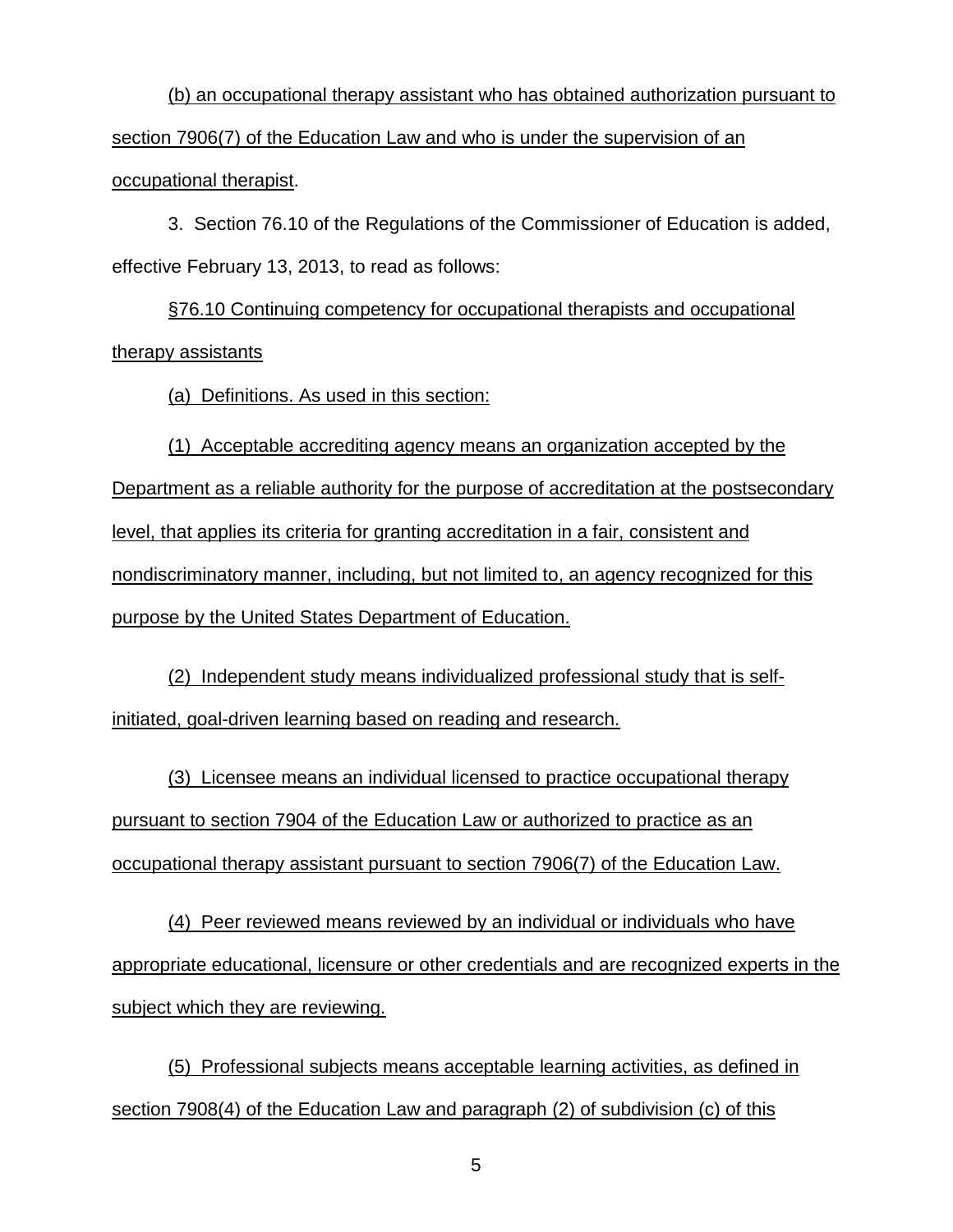section, which contribute to continuing competence in the professional practice of occupational therapy, as defined in section 7901 of the Education Law and section 76.5 of this Part, or of an occupational therapy assistant, as defined in section 76.6 of this Part.

(6) Related subjects means acceptable learning activities, as specified in section 7908(4) of the Education Law and paragraph (2) of subdivision (c) of this section, relating to legal or regulatory issues, reimbursement issues, general supervision, business practices, pedagogical methodologies or other topics which contribute to continuing competence in the professional practice of occupational therapy as defined in section 7901 of the Education Law and section 76.5 of this Part, or of an occupational therapy assistant as defined in section 76.6 of this Part; or which relate to other matters of health care, law, ethics and professional responsibility which contribute to the health and welfare of the public.

(7) Self-study means structured study based on audio, audio-visual, written, online, and other media that is provided by a sponsor approved by the Department pursuant to subdivision (i) of this section.

(b) Applicability of requirement.

(1) Each licensed occupational therapist and occupational therapy assistant, required under Article 156 of the Education Law to register with the Department to practice in New York State, shall comply with the mandatory continuing competency requirements as prescribed in subdivision (c) of this section, except those licensees exempt from the requirement or who obtain an adjustment to the requirement pursuant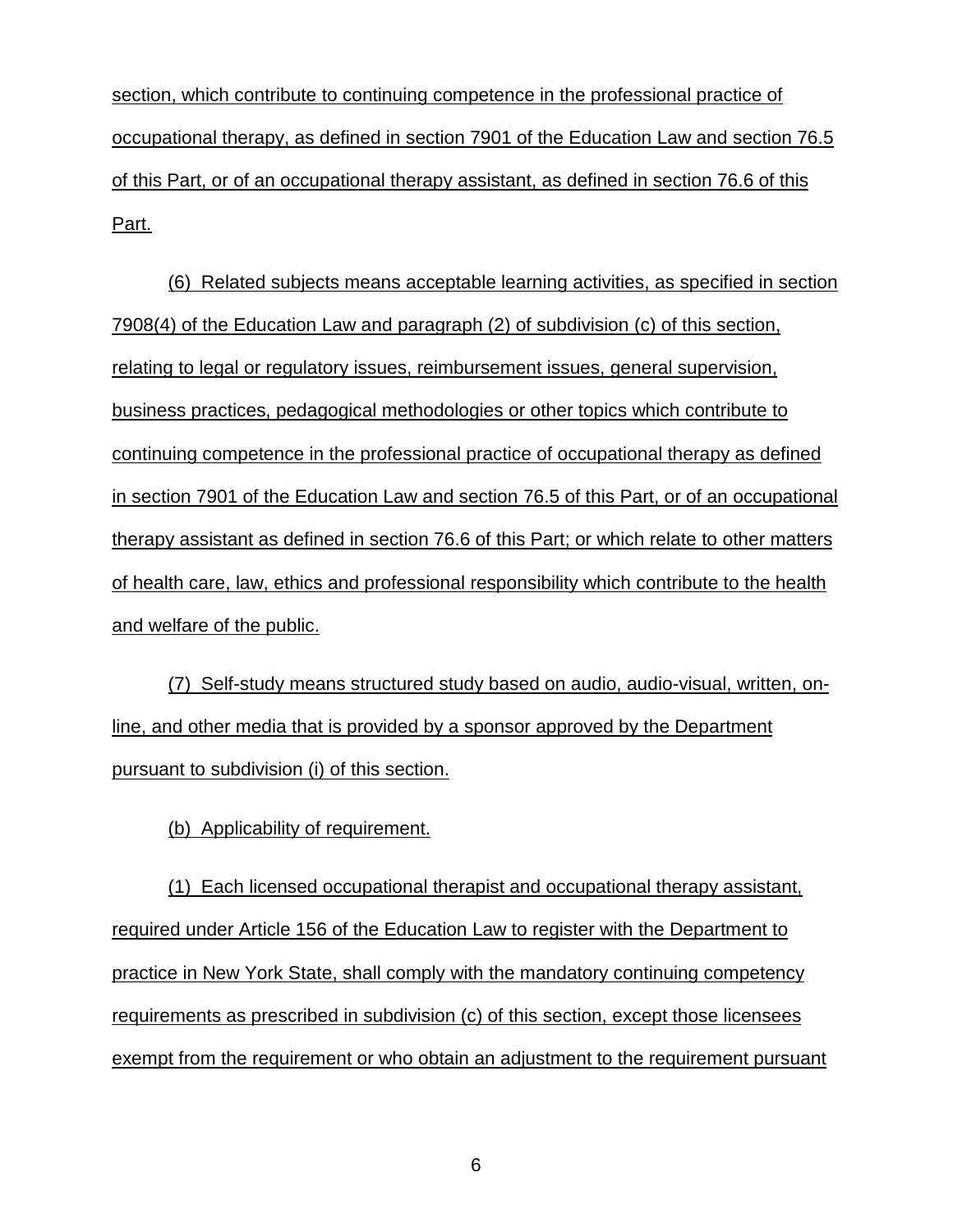to paragraph (2) of this subdivision or who are subject to a different requirement pursuant to this section.

(2) Exemptions and adjustments to the requirement.

(i) Exemptions. The following licensees shall be exempt from the continuing competency requirements, as prescribed in subdivision (c) of this section:

(a) licensees for the triennial registration period during which they are first licensed to practice occupational therapy or as an occupational therapy assistant in New York State, except for licensees who have been previously licensed in occupational therapy or authorized as an occupational therapy assistant in another state or jurisdiction; and

(b) licensees who are not engaged in the practice of occupational therapy or as an occupational therapy assistant as evidenced by not being registered to practice in New York State, except as otherwise provided in subdivision (e) of this section for purposes of meeting the requirements for the resumption of practice in New York State after a lapse in practice.

(ii) Adjustments to the requirement. An adjustment to the continuing competency requirement, as prescribed in subdivision (c) of this section, may be made by the Department, provided that the licensee documents good cause that prevents compliance, which shall include, but not be limited to, any of the following reasons: poor health certified by a physician; or a specific physical or mental disability certified by an appropriate health care professional; or extended active duty with the Armed Forces of the United States; or other good cause which in the judgment of the Department makes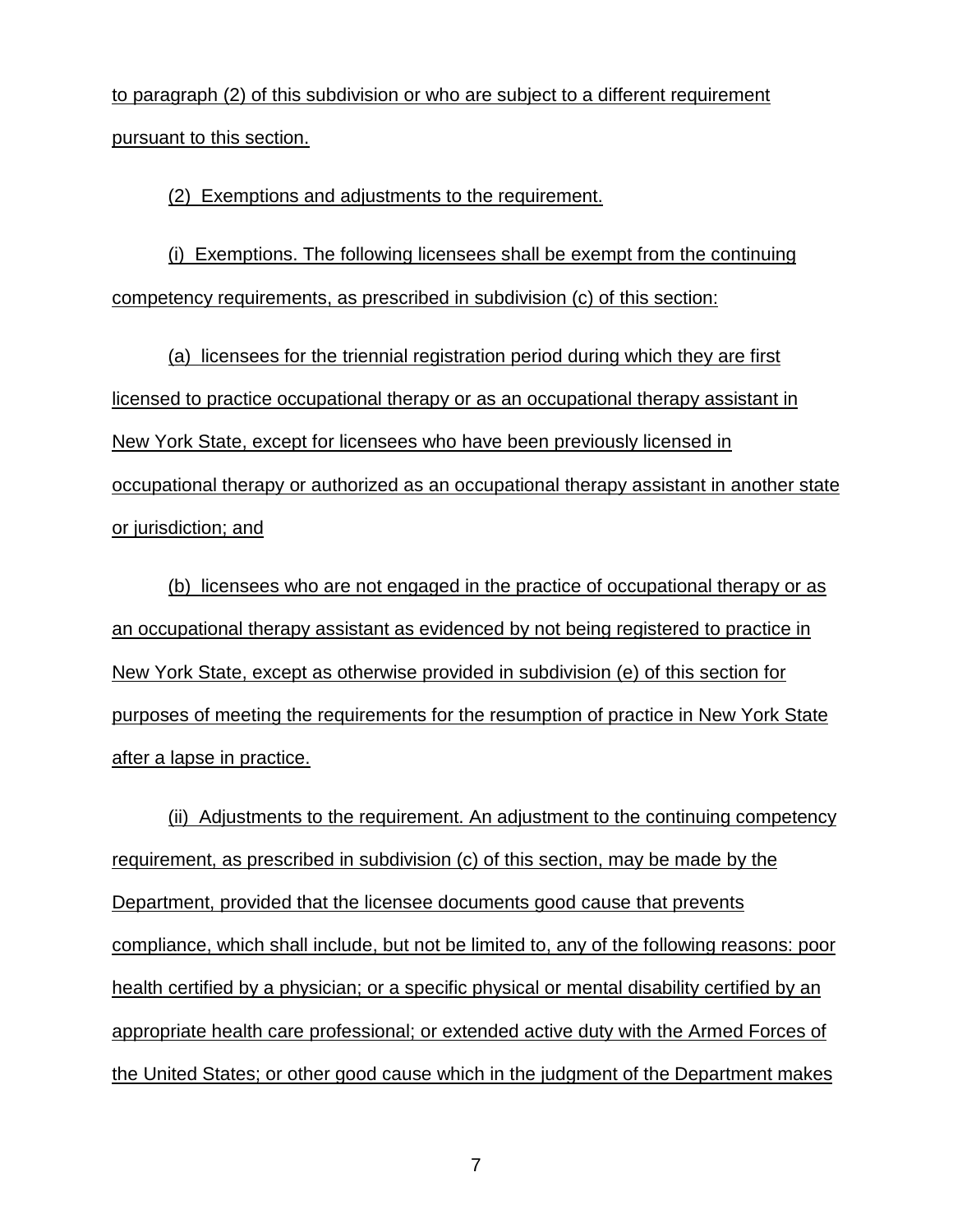it impossible for the licensee to comply with the continuing competency requirements in a timely manner.

## (c) Mandatory continuing competency requirement.

(1) General Requirement.

(i) During each triennial registration period, meaning a registration period of three years' duration, an applicant for registration shall complete at least 36 continuing competency hours of acceptable learning activities, as defined in paragraph (2) of this subdivision and within the limitations prescribed in such paragraph, provided that at least 24 continuing competency hours of such acceptable learning activities shall have as their primary focus one or more professional subjects, as defined in paragraph (5) of subdivision (a) of this section; and the remaining hours of such acceptable learning activities shall have as their primary focus one or more related subjects, as defined in paragraph (6) of subdivision (a) of this section. A licensee who seeks registration in both occupational therapy and as an occupational therapy assistant shall be required to complete such continuing competency requirement applicable to the profession of occupational therapy, which shall be considered compliance with the requirements of this section for both registrations.

(ii) Proration.

(a) Unless otherwise prescribed in this section, during each registration period of less than three-years duration, an applicant for registration shall complete acceptable learning activities, as defined in paragraph (2) of this subdivision and within the limitations prescribed in such paragraph, on a prorated basis at a rate of one hour per month up to 36 continuing competency hours in the registration period, provided that at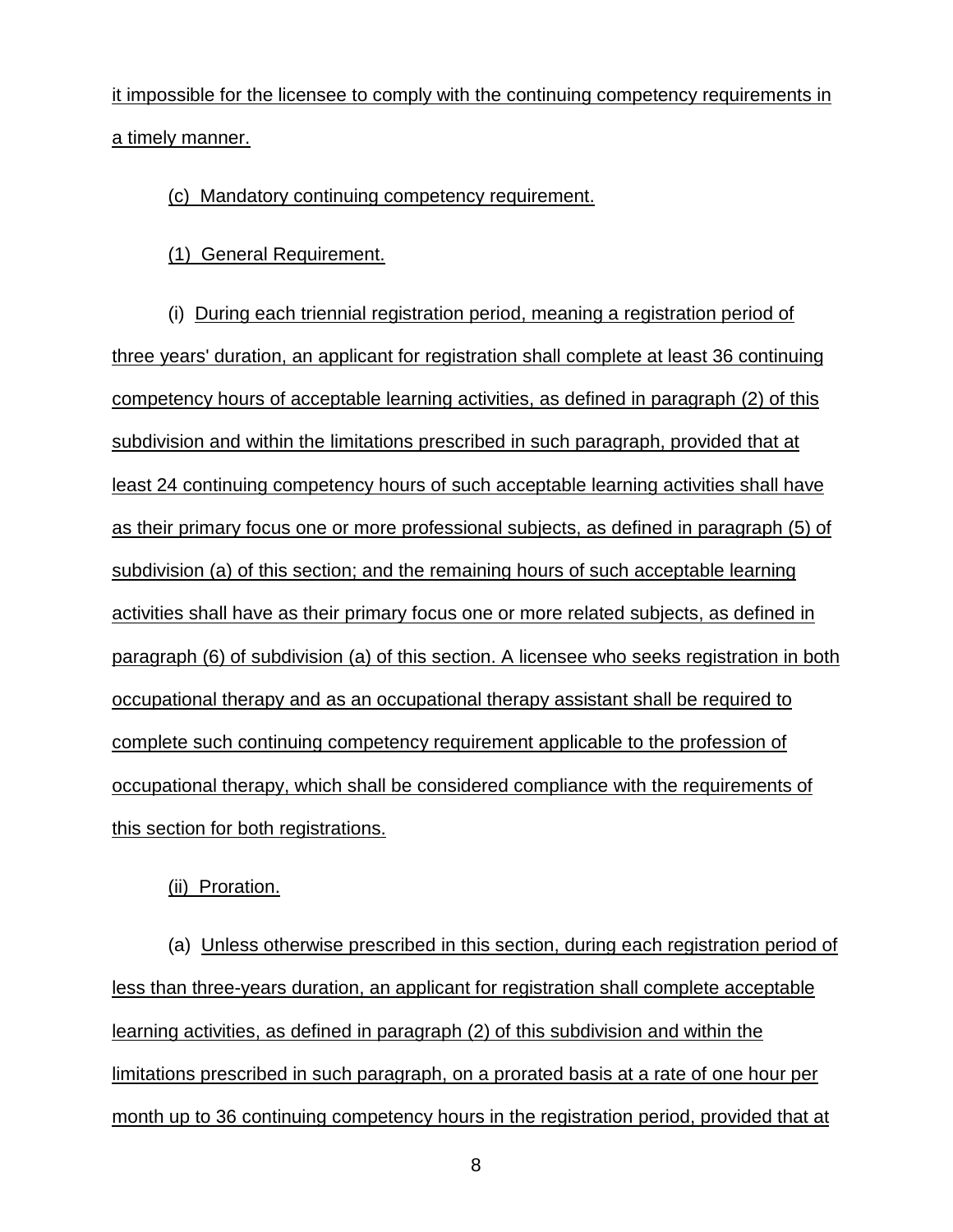least two-thirds of such hours of acceptable learning activities shall have as their primary focus one or more professional subjects, as defined in paragraph (5) of subdivision (a) of this section, and the remaining hours of acceptable learning activities shall have as their primary focus one or more related subjects, as defined in paragraph (6) of subdivision (a) of this section.

(b) Notwithstanding the provisions of clause (a) of this subparagraph, any licensed occupational therapist or occupational therapy assistant whose first registration date following February 13, 2013 occurs less than three years from such date, shall complete acceptable learning activities on a prorated basis at the rate of one half hour per month for the period beginning February 13, 2013 up to the first registration date thereafter, provided that at least two-thirds of such hours of acceptable learning activities shall have as their primary focus one or more professional subjects as defined in paragraph (5) of subdivision (a) of this section, and the remaining hours of acceptable learning activities shall have as their primary focus one or more related subjects as defined in paragraph (6) of subdivision (a) of this section. Such acceptable learning activities shall be completed during any time in the registration period which immediately precedes the first registration date following February 13, 2013.

(2) Acceptable learning activities shall meet the requirements of this paragraph and be subject to the limitations prescribed in this paragraph.

(i) Subjects. Acceptable learning activities shall have as their primary focus one or more professional subjects as defined in paragraph (5) of subdivision (a) of this section, or one or more related subjects as defined in paragraph (6) of subdivision (a) of this section.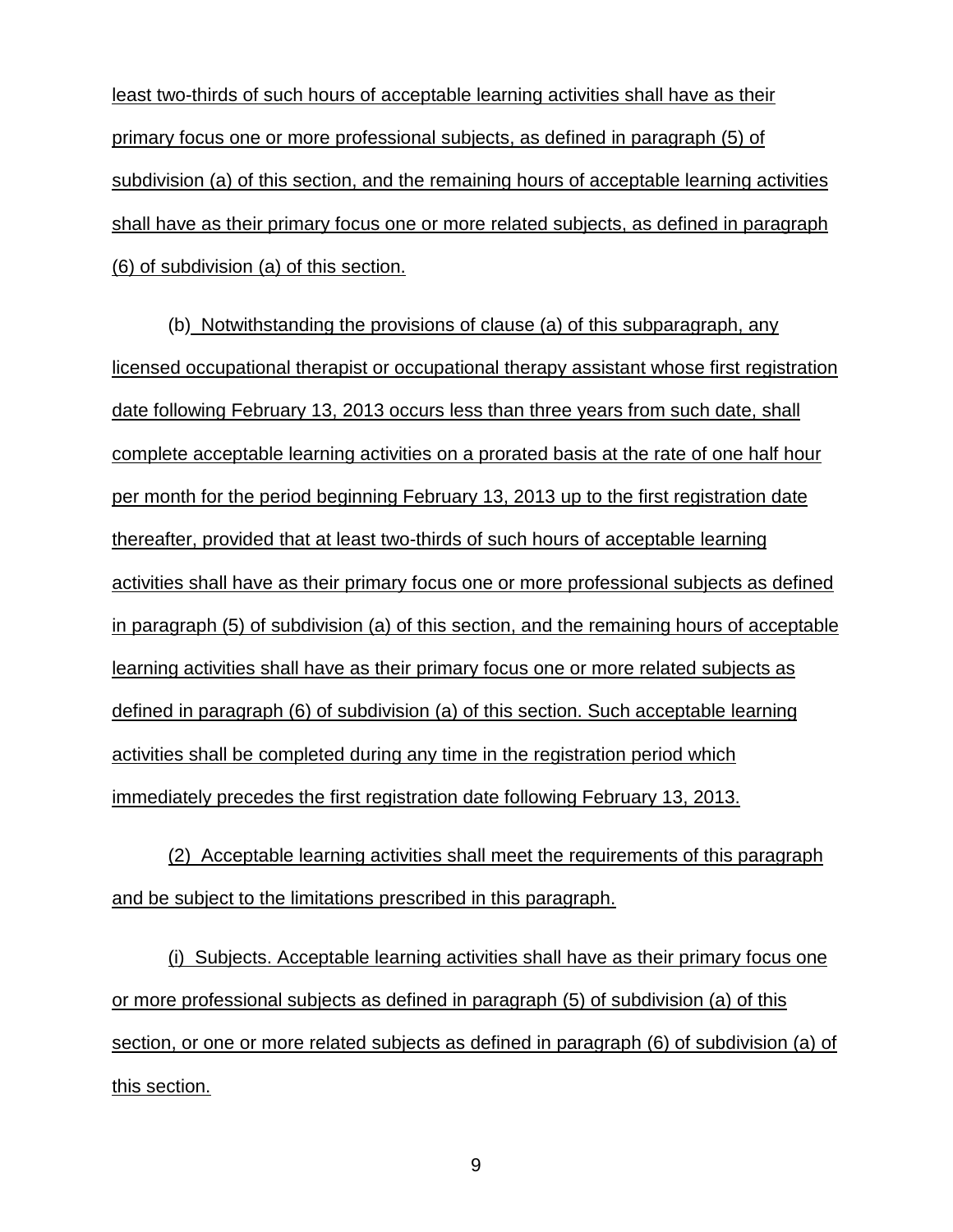(ii) In those instances where subparagraph (iii) of this paragraph sets forth an upper limit on the number of continued competency hours which may be earned for a learning activity, the licensee shall be responsible for assigning a reasonable number of hours to such activity, subject to a final determination, if necessary, by the Department.

(iii) Types of learning activities. Acceptable learning activities shall be in one or more of the types of activities prescribed in this subparagraph, and shall be subject to the limitations prescribed in this subparagraph.

(a) Coursework or training offered by an approved sponsor. Acceptable learning activities may include coursework or training offered by a sponsor, approved pursuant to the requirements of subdivision (i) of this section, which may include but need not be limited to the following types of offerings by such approved sponsors: formal continuing education courses or workshops; or formal academic study offered as part of a registered program pursuant to Part 52 of this Title or an equivalent program that is accredited by an acceptable accrediting agency; or in-service training programs offered by an employer to its employees; or self-study, as defined in paragraph (7) of subdivision (a) of this section, provided that no more than two-thirds of the mandatory continuing competency requirement may be completed through self-study.

(b) Independent study. Acceptable learning activities may include independent study as defined in paragraph (2) of subdivision (a) of this section. A licensee who completes independent study to meet the mandatory continuing competency requirement shall prepare a narrative account of what was learned and an overall written evaluation of the learning activity. Such licensee shall maintain a copy of the narrative account and written evaluation for six years after completion of this learning activity. Three clock hours of independent study shall equal one continuing competency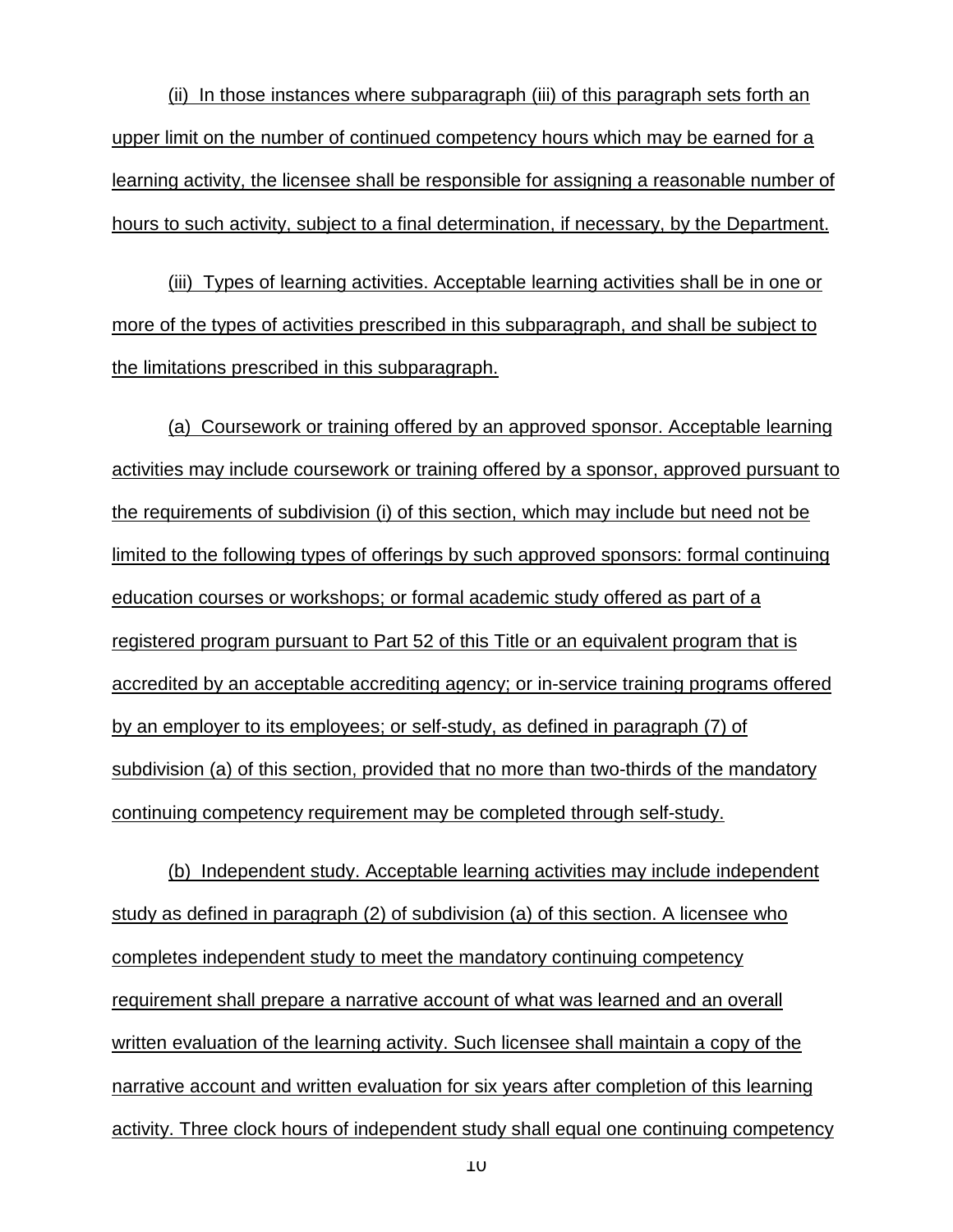hour. No more than one-sixth of the mandatory continuing competency requirement may be completed through independent study.

(c) Mentoring or receiving mentoring as a mentee. Acceptable learning activities may include mentoring or receiving mentoring as a mentee in accordance with the requirements of this clause.

(1) The mentoring shall be a one-to-one relationship between a mentor and a mentee. The mentorship shall provide a minimum of 15 clock hours of direct contact between the mentor and the mentee.

(2) The mentor shall be licensed as an occupational therapist or occupational therapy assistant, as applicable, and have at least five years of post-licensure experience in the subject of the mentoring. The mentee shall be licensed as an occupational therapist or occupational therapy assistant.

(3) The mentor and the mentee shall develop written mentee goals that shall be met during the mentorship by the mentee.

(4) The mentor shall develop a written teaching plan that shall guide the mentorship and shall provide for the formal evaluation of the mentee in writing.

(5) The mentee shall prepare a narrative account of what was learned in the mentorship and an overall evaluation of the mentorship.

(6) A licensee who is either a mentor or mentee who completes a mentorship that meets the requirements of this clause shall receive up to 10 continuing competency hours of credit for each mentoring relationship, except that no more than one-half of the mandatory continuing competency requirement may be completed through either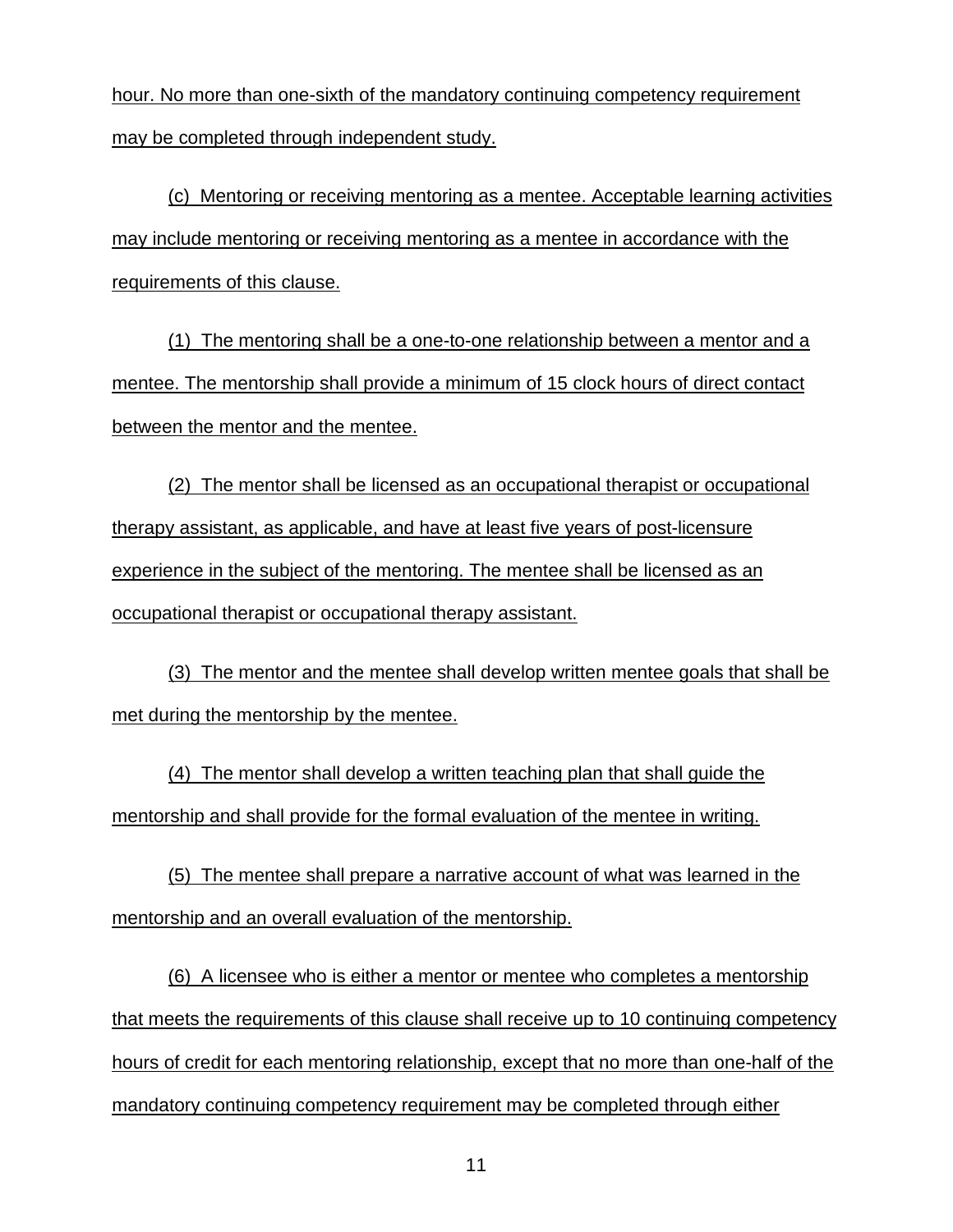mentoring or receiving mentoring as a mentee, and the mentor or mentee shall not receive credit for activity that is conducted as part of their professional employment.

(7) Each licensee who meets a portion of his or her continuing competency requirement through participation in a mentorship either as a mentor or as a mentee shall maintain the following records for a period of six years from the date of the completion of this activity: name of the mentor and mentee, mentee goals, the teaching plan of the mentor, the evaluation of the mentee by the mentor, the narrative account of the mentee of what was learned, and the evaluation of the mentorship by the mentee or mentor, as applicable.

(d) Publication. Acceptable learning activities may include publication of a written work by the licensee during the registration period in accordance with the requirements of this clause.

(1) A licensee may receive up to 10 continuing competency hours of credit for publishing, as primary or co-author, an article, the subject of which shall be a professional subject as defined in paragraph (5) of subdivision (a) of this section in a professional journal that is peer reviewed as defined in paragraph (4) of subdivision (a) of this section, or a chapter in a text book, the subject of which shall be a professional subject as defined in paragraph (5) of subdivision (a) of this section. A licensee shall receive up to five continuing competency hours of credit for publishing, as primary or coauthor, an article, the subject of which shall be a professional subject as defined in paragraph (5) of subdivision (a) of this section in a professional journal that is not peer reviewed as defined in paragraph (4) of subdivision (a) of this section, or in a nonprofessional journal.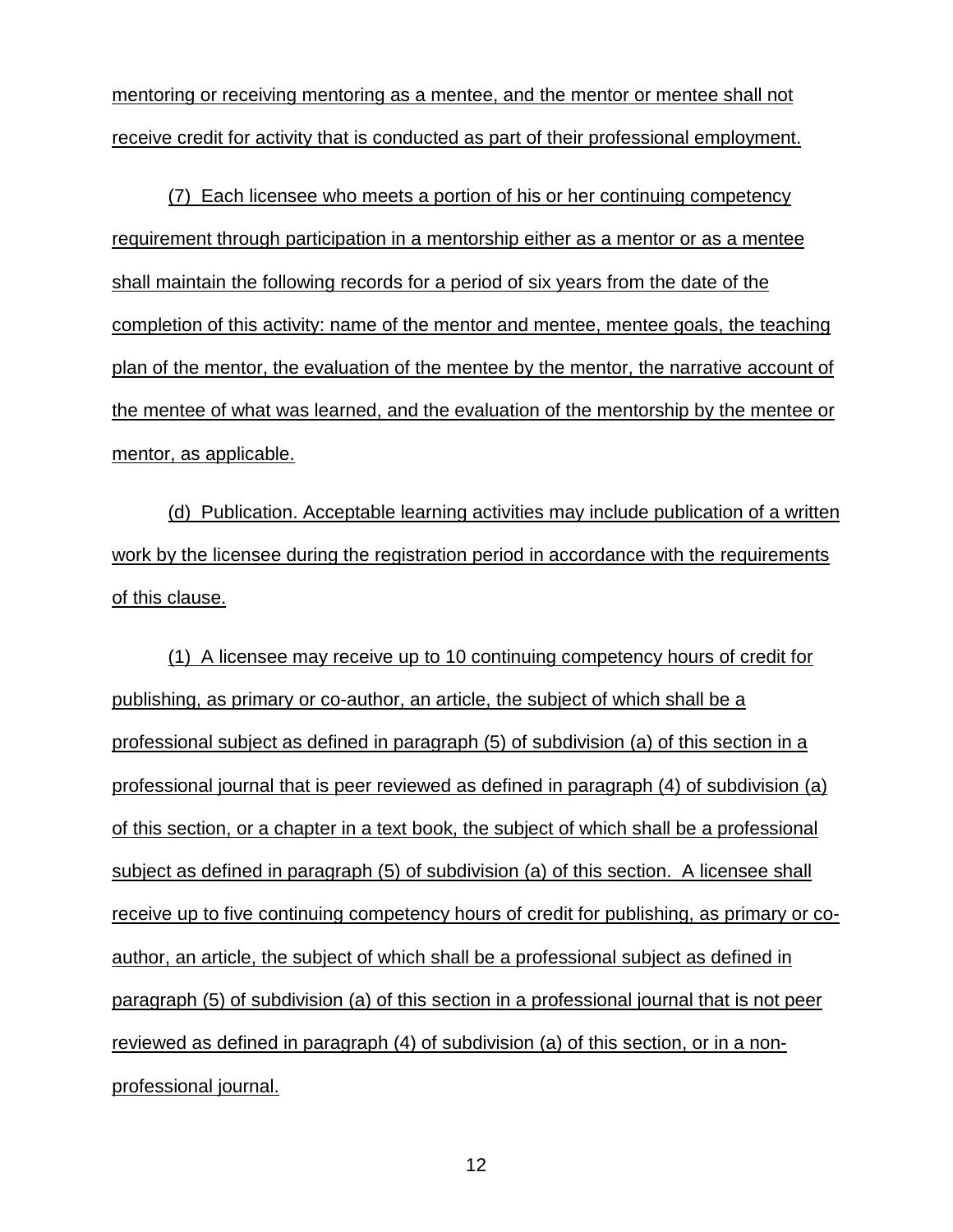(2) A licensee may receive up to 10 continuing competency hours of credit as primary or co-primary investigator in research activities, the subject of which shall be a professional subject as defined in paragraph (5) of subdivision (a) of this section, conducted by an educational program registered pursuant to Part 52 of this Title or an equivalent program that is accredited by an acceptable accrediting agency, or up to five continuing competency hours of credit for developing instructional materials, including but not limited to training manuals, multimedia or software programs, the subject of which shall be a professional subject as defined in paragraph (5) of subdivision (a) of this section, except that no more than one-half of the mandatory continuing competency requirement may be completed through such publication.

(3) A licensee may receive up to five continuing competency hours of credit for the peer review as defined in subdivision (a) of this section, of an article in a professional journal, or a chapter in a professional text book, the subject of which shall be a professional subject as defined in paragraph (5) of subdivision (a) of this section, except that no more than one-half of the mandatory continuing competency requirement may be completed through such peer review.

(e) Presentation at a professional conference. Acceptable learning activities may include a presentation by the licensee at a professional conference sponsored by a bona-fide organization that has an established record of sponsoring conferences for a profession licensed pursuant to Title VIII of the Education Law. A licensee who makes one or more such presentations during the registration period shall receive up to five continuing competency hours in total for this learning activity, except that no more than one-sixth of the mandatory continuing competency requirement may be completed through such a presentation.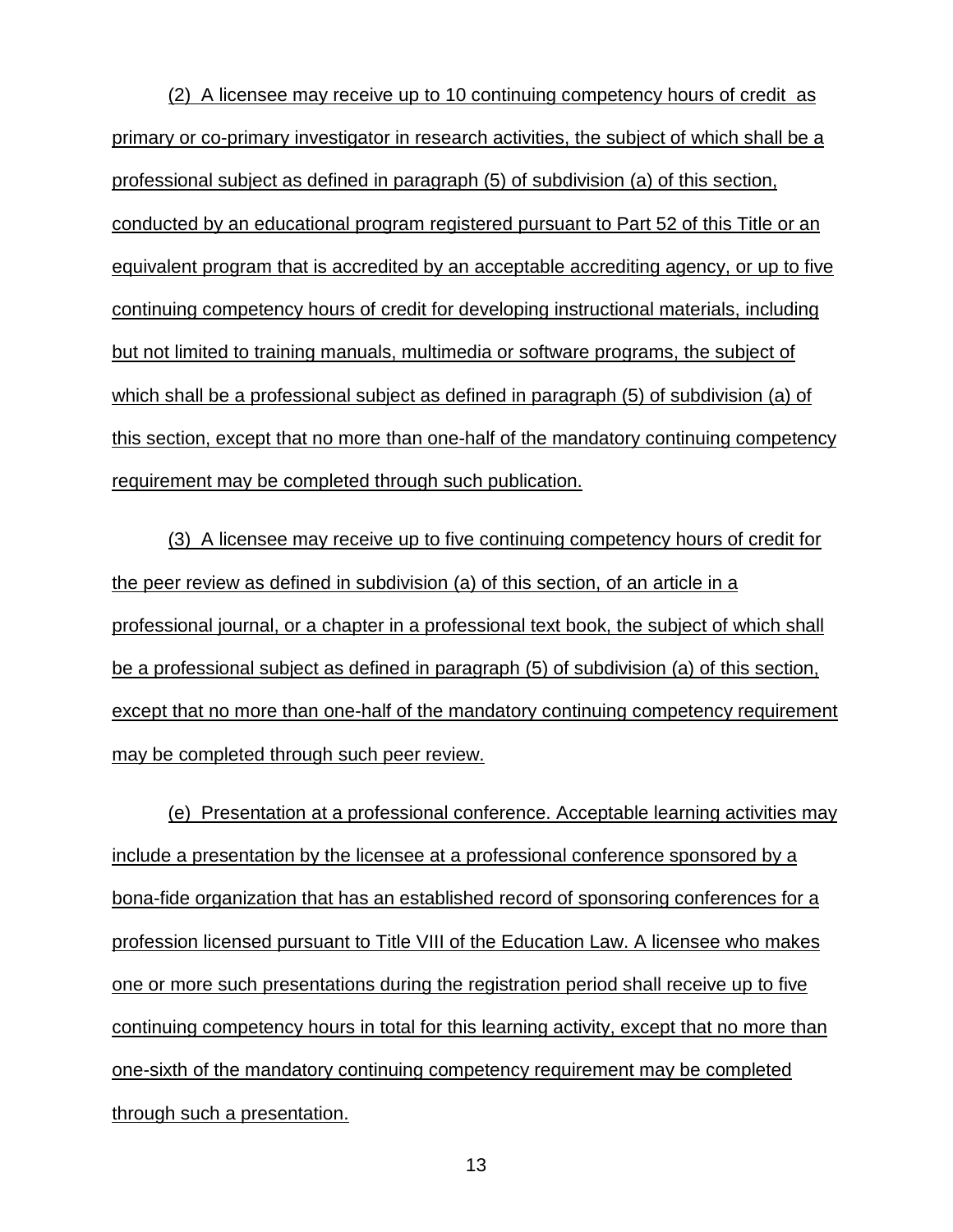(f) Chairing a professional practice committee. Acceptable learning activities may include chairing a professional practice committee of an international, national, state or local professional association that has an established record of providing support and guidance for the practice of occupational therapists or occupational therapy assistants. A licensee who serves as such chair for at least one year during the registration period shall receive up to five continuing competency hours in total for this learning activity, except that no more than one-sixth of the mandatory continuing competency requirement may be completed through such activity. Such activity shall be considered a learning activity in a related subject as defined in paragraph (6) of subdivision (a) of this section, and may only be credited as such in meeting the mandatory continuing competency requirement.

(g) Participation in a professional study group. Acceptable learning activities may include participation in a professional study group in accordance with the requirements of this clause.

(1) The professional study group shall be composed of three or more licensed occupational therapists or occupational therapy assistants.

(2) The study group shall have written goals for what it expects to accomplish and a written study plan to meet these goals. The study group shall evaluate the learning activity in writing when the group has met its study goals.

(3) The study group shall maintain attendance records and meeting notes for what transpired at each meeting of the study group.

(4) Each licensee who meets a portion of the continuing competency requirement through participation in a study group shall maintain the following records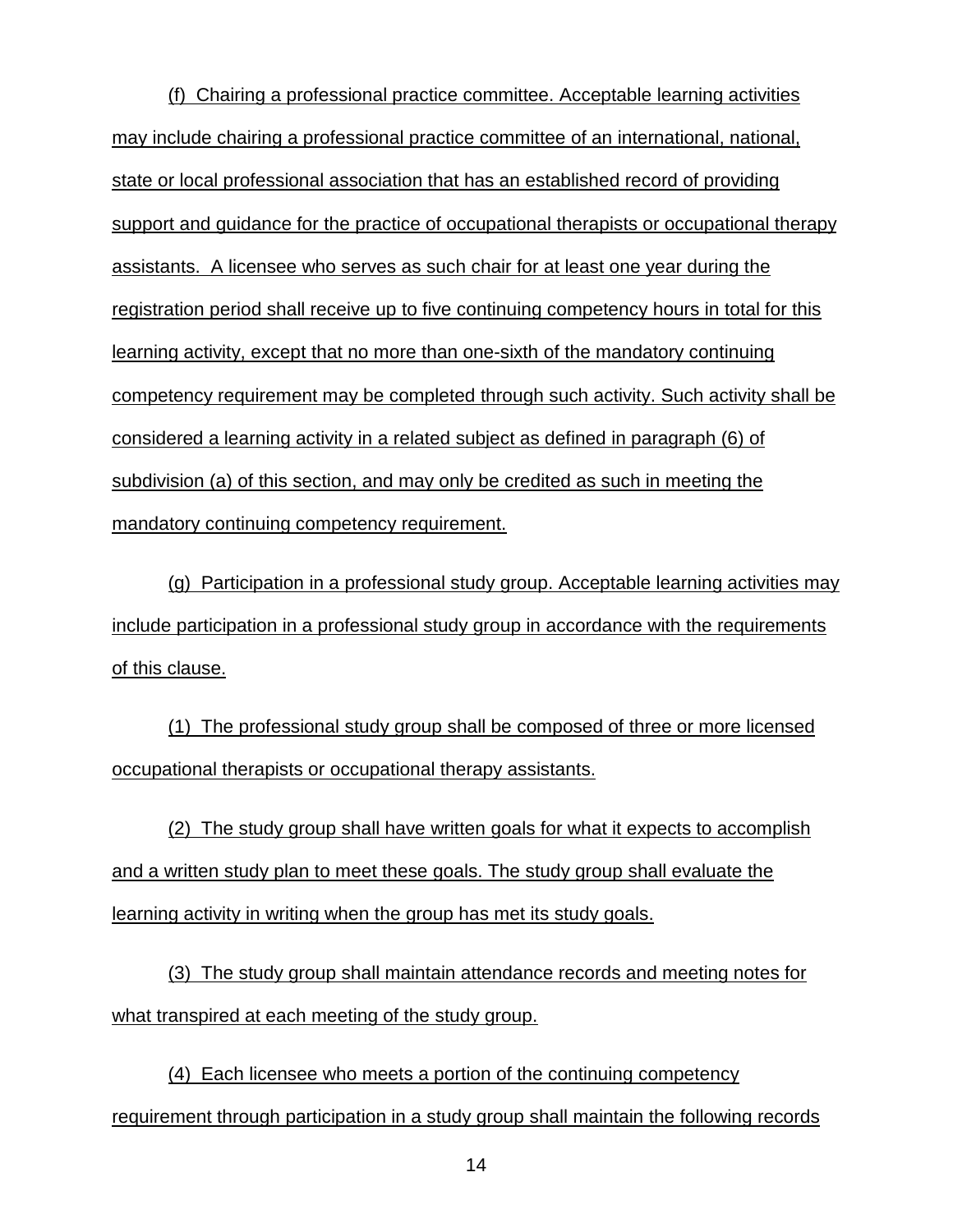for a period of six years from the date of the completion of this activity: a list of participants, an attendance record, goals of the group, study plan, notes of meetings, and the evaluation of the learning activity.

(5) Two clock hours of participation in a study group pursuant to this clause shall equal one continuing competency hour. No more than one-half of the mandatory continuing competency requirement may be completed through participation in a study group.

(d) Renewal of registration. At each renewal of registration, licensed occupational therapists or occupational therapy assistants shall certify to the Department that they have either complied with the continuing competency requirements, as prescribed in this section, or are subject to an exemption or adjustment to such continuing competency requirements, as prescribed in subdivision (b) of this section.

## (e) Requirement for lapse in practice.

(1) Registrations prior to February 13, 2016. A licensee returning to the practice of occupational therapy or as an occupational therapy assistant after a lapse in practice, defined as not being registered to practice in New York State, whose first registration date after such lapse in practice begins prior to February 13, 2016, shall complete acceptable learning activities on a prorated basis at the rate of one-half hour per month for the period beginning February 13, 2013 up to the first registration date thereafter. Such licensee shall also complete acceptable learning activities, prorated at the rate of one continuing competency hour for each month for which the licensee was not authorized to practice occupational therapy or as an occupational therapy assistant as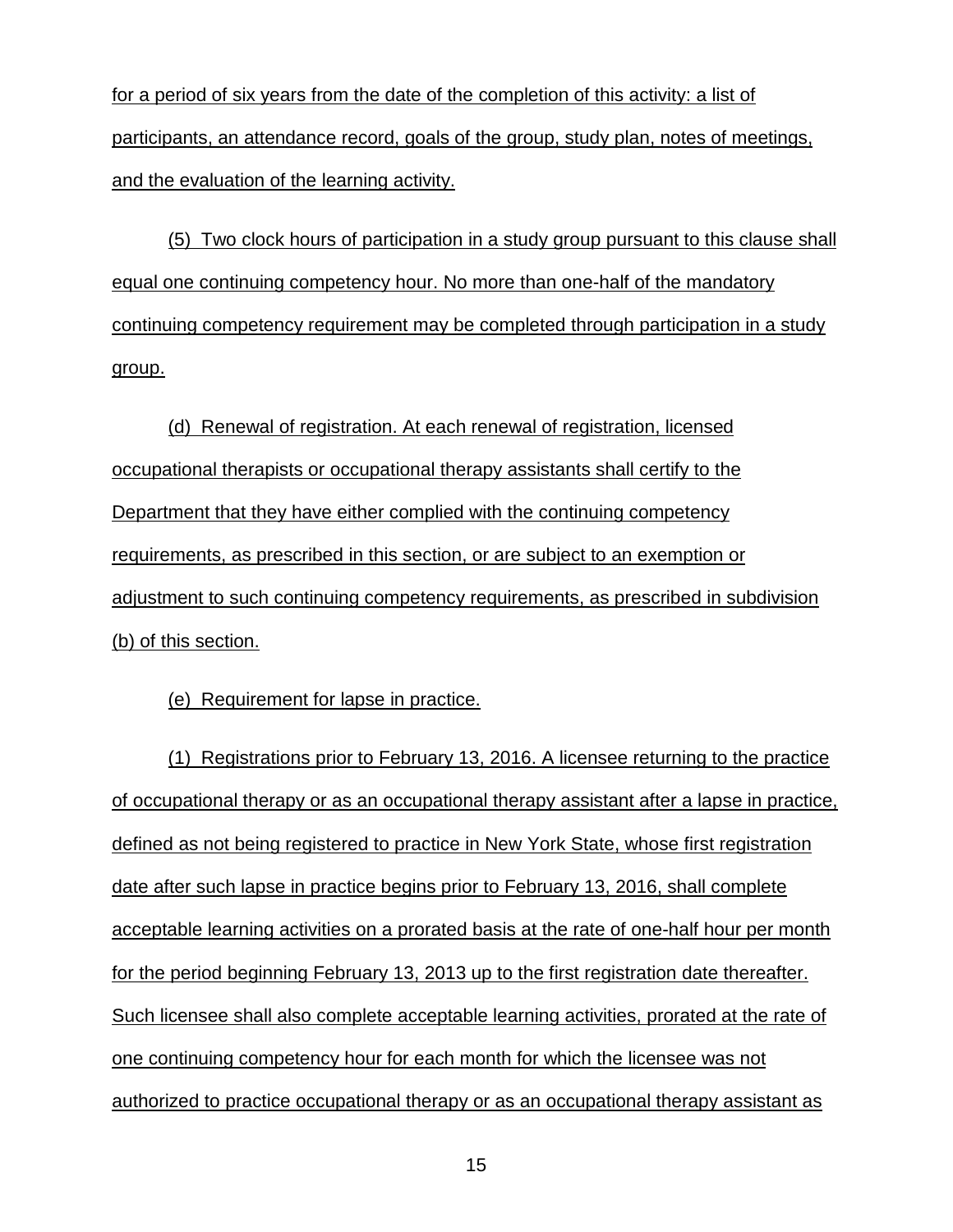applicable, in any jurisdiction in the three-year period prior to the commencement of the new registration period, up to an additional 36 continuing competency hours. At least two-thirds of the total number of continuing competency hours shall be in acceptable learning activities in one or more professional subjects, as defined in paragraph (5) of subdivision (a) of this section, and the remaining hours shall be in acceptable learning activities in one or more related subjects, as defined in paragraph (6) of subdivision (a) of this section. The continuing competency hours required by this paragraph shall be completed in the three-year period prior to the commencement of the new registration period, except that at least 12 of the total number of continuing competency hours shall be completed in the 12 months preceding the commencement of the new registration period.

(2) Registrations on or after February 13, 2016. A licensee returning to the practice of occupational therapy or as an occupational therapy assistant after a lapse in practice, defined as not being registered to practice in New York State, whose first registration date after such lapse in practice begins on or after February 13, 2013, shall complete 36 continuing competency hours of acceptable learning activities. Such licensee shall also complete acceptable learning activities, prorated at the rate of one continuing competency hour for each month for which the licensee was not authorized to practice occupational therapy or as an occupational therapy assistant, as applicable, in any jurisdiction in the three-year period prior to the commencement of the new registration period, up to an additional 36 continuing competency hours. At least twothirds of the total number of continuing competency hours shall be in acceptable learning activities in one or more professional subjects as defined in paragraph (5) of subdivision (a) of this section, and the remaining hours shall be in acceptable learning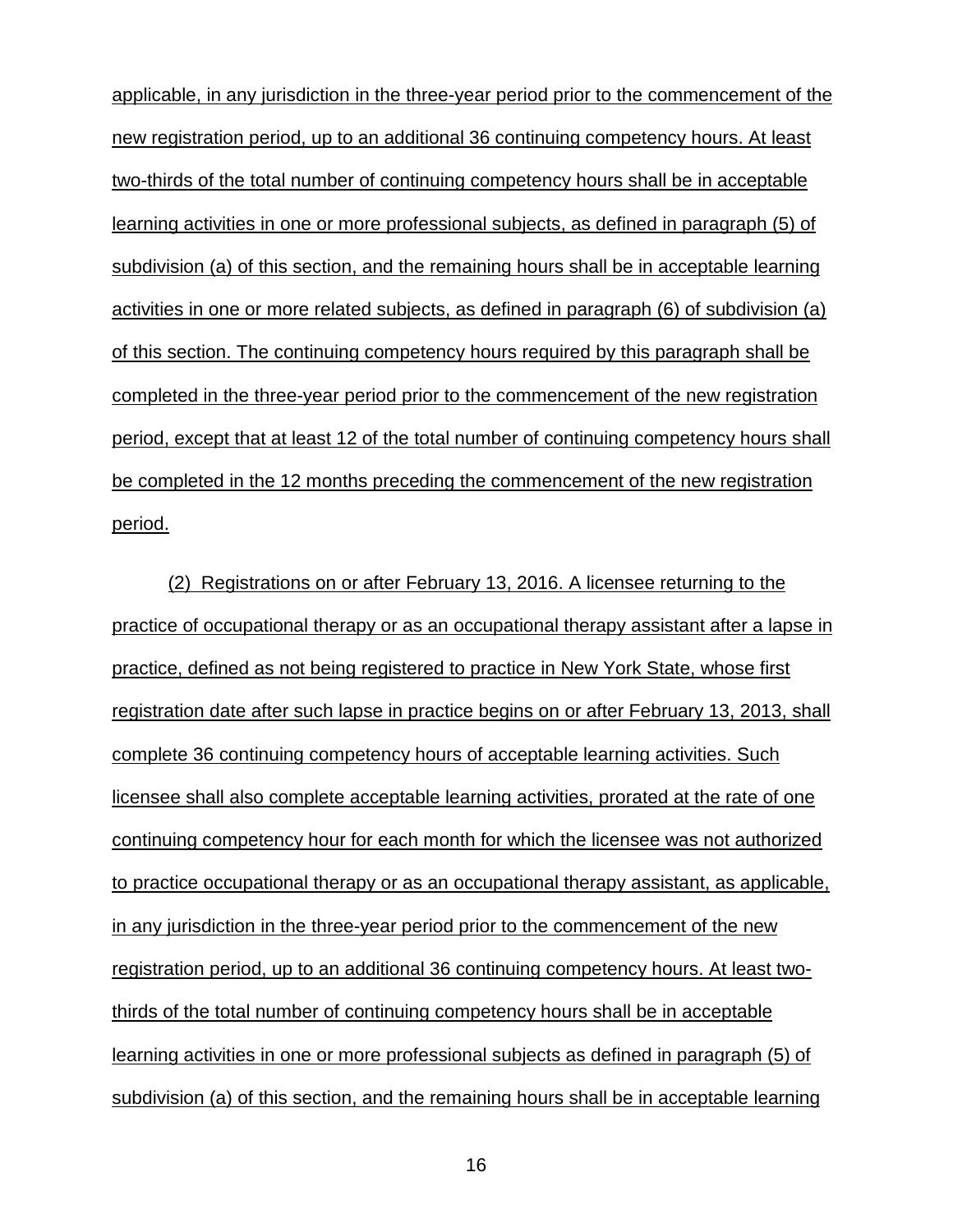activities in one or more related subjects as defined in paragraph (6) of subdivision (a) of this section. The continuing competency hours required by this paragraph shall be completed in the three-year period prior to the commencement of the new registration period, except that at least 12 of the total number of continuing competency hours shall be completed in the 12 months preceding the commencement of the new registration period.

(f) Conditional registration.

(1) The Department may issue a conditional registration to a licensee who admits to noncompliance with the continuing competency requirements of this section, provided that such licensee meets the following requirements:

(i) the licensee agrees to remedy such deficiency within the conditional registration period;

(ii) the licensee agrees to complete the regular continuing competency requirement prorated at the rate of at least one continuing competency hour per month during such conditional registration period, and the licensee agrees to complete such additional continuing competency requirements during such conditional registration period as the Department may require to ensure the licensee's proper delivery of professional care consistent with the licensee's practice of occupational therapy or as an occupational therapy assistant, as applicable.

(2) The duration of such conditional registration shall not exceed one year and shall not be renewed or extended.

(g) Licensee records.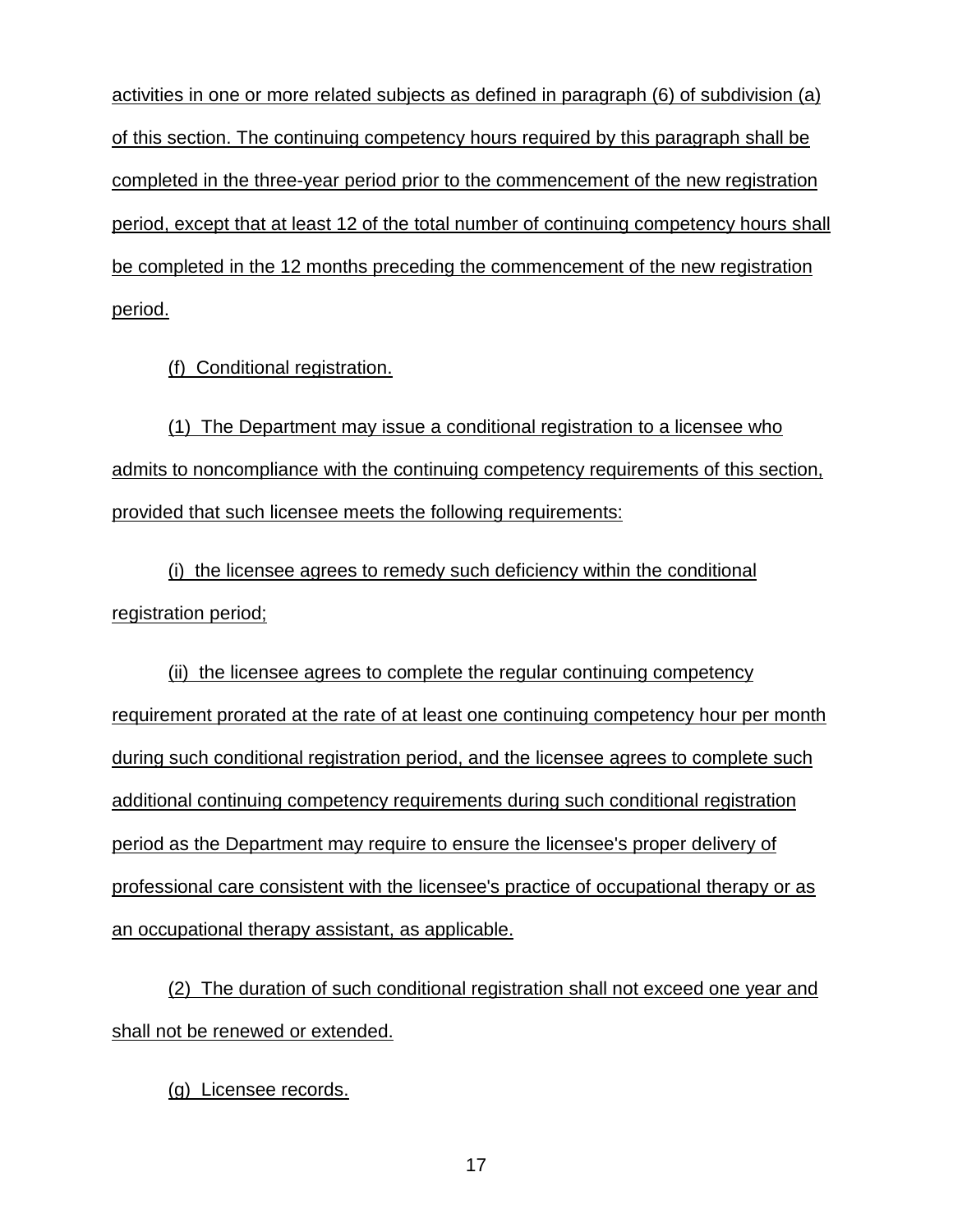(1) Each licensee subject to the requirements of this section shall maintain, and ensure access by the Department to, the following records:

(i) a learning plan for continuing competency that shall record current and anticipated goals; and

(ii) a comprehensive list of acceptable learning activities completed, which includes for each learning activity:

(a) the sponsor's name, if any, and any identifying number;

(b) a written verification of attendance, if attendance was required;

(c) the date and location of the learning activity; and

(d) the number of continuing competency hours completed.

(2) In addition to meeting the recordkeeping requirement prescribed in paragraph (1) of this subdivision, each licensee who meets a portion of his or her continuing competency requirement through independent study, participation in a mentorship either as a mentor or as a mentee, participation in a professional study group, fieldwork supervision or volunteer supervision shall meet the recordkeeping requirements prescribed in subparagraph (c)(2)(iii) of this section, applicable to that learning activity.

(3) Such records shall be retained for at least six years from the date of completion of the activity and shall be available for review by the Department in the administration of the requirements of this section.

(h) Measurement of continuing competency learning activities. Continuing competency credit shall be granted only for learning activities that meet the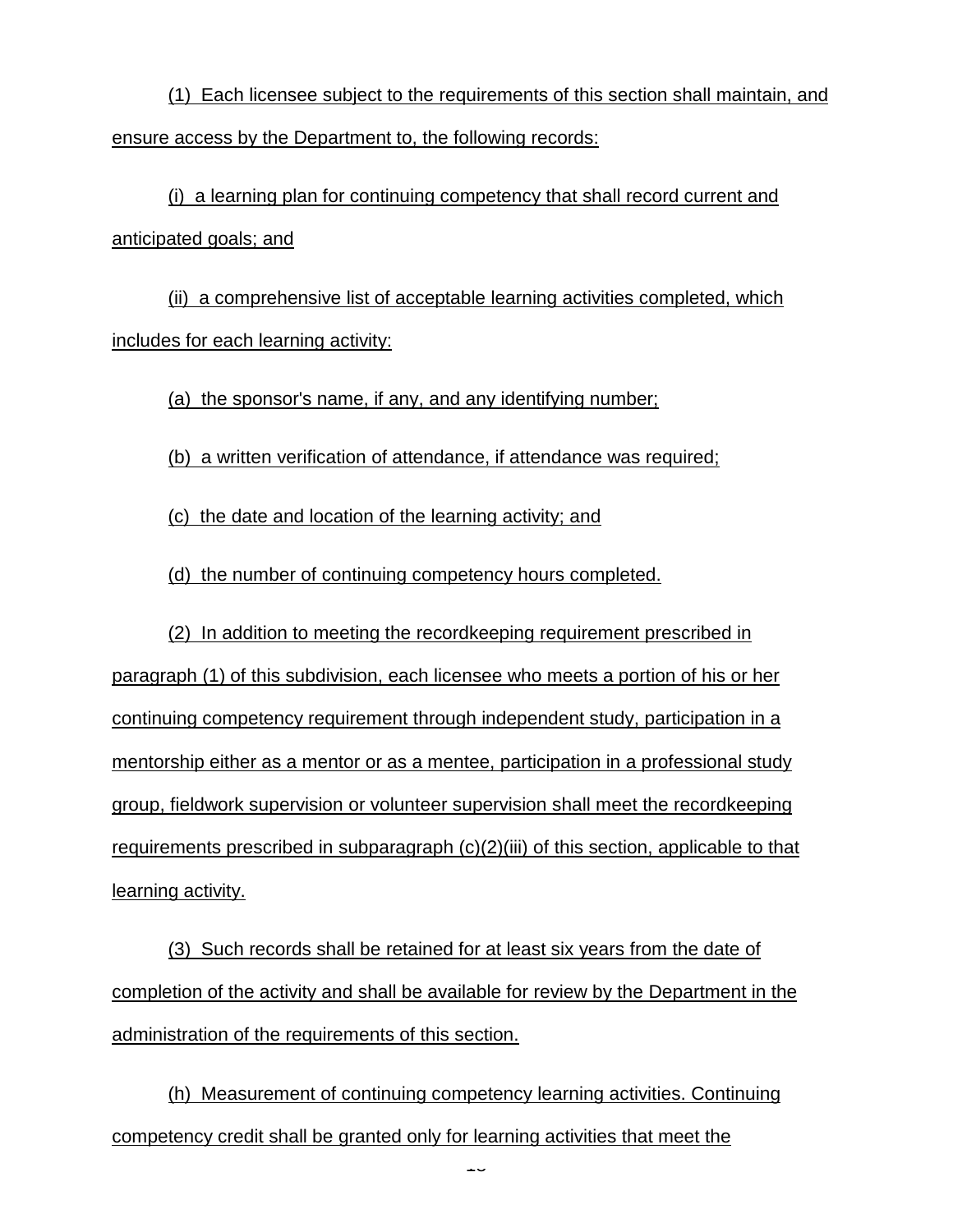requirements set forth in paragraph (2) of subdivision (c) of this section. A minimum of 50 minutes of formal continuing education courses or workshops shall equal one continuing competency hour of credit. For credit-bearing university or college courses, each semester-hour of credit shall equal 15 continuing competency hours of credit, and each quarter-hour of credit shall equal 10 continuing competency hours of credit. For credit-bearing university or college courses not organized on a semester hour or quarter-hour basis, an equivalent competency hour determination shall be made by the Department. For activities that carry continuing education units (CEUs), one-tenth of a CEU shall equal one continuing competency hour.

(i) Sponsor approval.

(1) To be approved by the Department, sponsors of coursework or training offered to licensed occupational therapists or occupational therapy assistants to meet the continuing competency requirement shall meet the requirements of either paragraph (2) or (3) of this subdivision.

(2) The Department shall deem approved as a sponsor of coursework or training offered to licensed occupational therapists or occupational therapy assistants to meet the continuing competency requirement:

(i) A sponsor of coursework or training that is approved by the National Board for Certification in Occupational Therapy, or the New York State Occupational Therapy Association, or the International Association for Continuing Education and Training, or an equivalent organization determined by the Department to have adequate standards for approving sponsors of continuing education for professionals regulated by Title VIII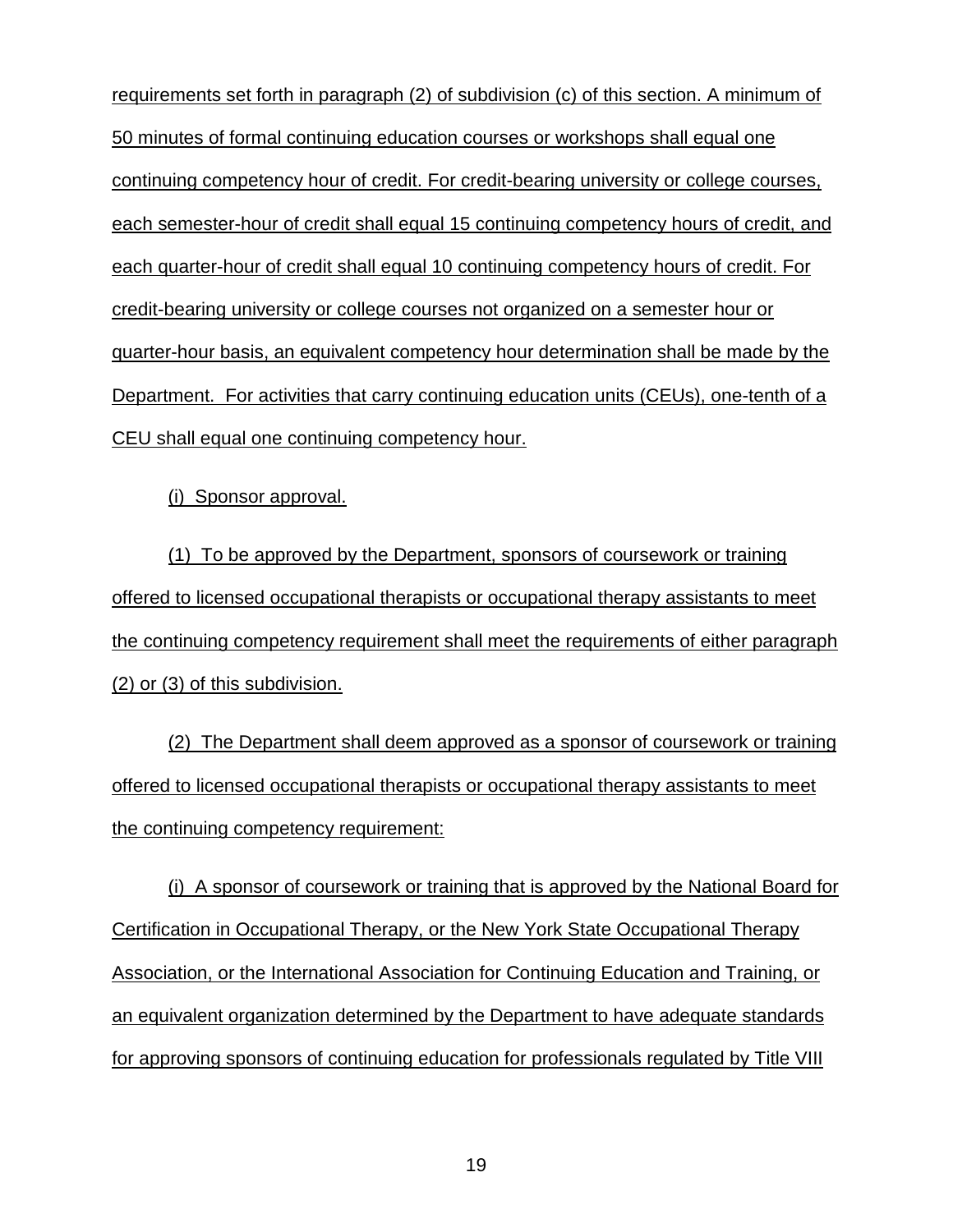of the Education Law that include but are not limited to standards that are equivalent to the standards prescribed in clauses (3)(ii)(a) (b), (c), (d), and (e) of this subdivision; or

(ii) postsecondary institutions, provided that such approval is limited only to the offering of courses in programs that are registered by the Department pursuant to Part 52 of this Title, or in equivalent programs that are accredited by an acceptable accrediting agency; or

(iii) postsecondary institutions, or a consortium of such institutions, that offer programs that are registered pursuant to Part 52 of this Title as leading to licensure in occupational therapy or authorization to practice as an occupational therapy assistant or postsecondary institutions that offer equivalent professional education programs accredited by an acceptable accrediting agency, for credit and noncredit offerings.

(3) Department review of sponsors.

(i) The Department shall conduct a review of sponsors that apply for approval of coursework or training offered to licensed occupational therapists or to occupational therapy assistants to meet the continuing competency requirement and that are not deemed approved pursuant to the requirements of paragraph (2) of this subdivision.

(ii) Organizations desiring to offer course work or training based upon a Department review under this paragraph shall submit, with the fee as set forth in subdivision (j) of this section, an application for advance approval as a sponsor at least 90 days prior to the date for the commencement of such coursework or training that documents that the organization: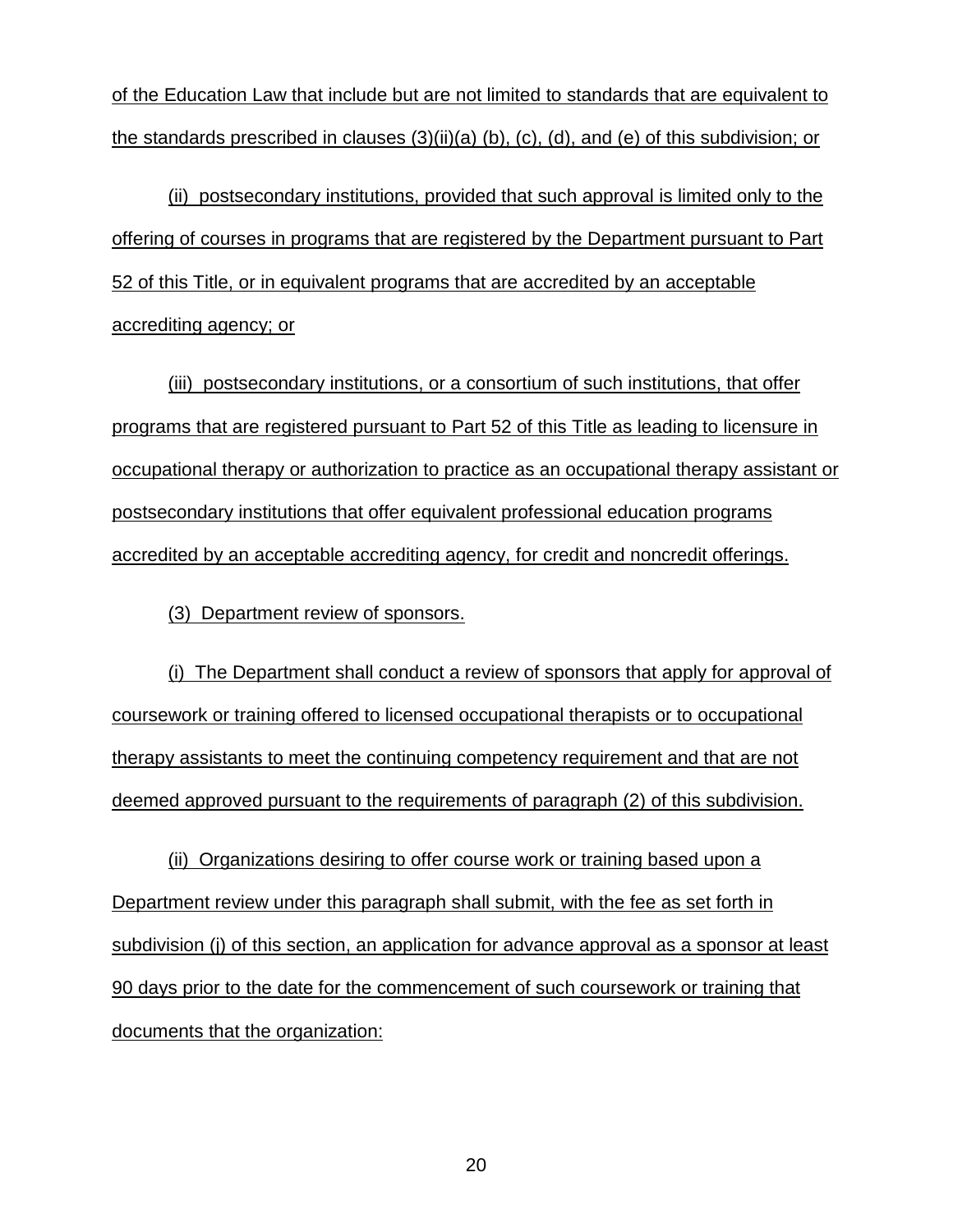(a) will offer courses of study in one or more professional subjects, as defined in subdivision (a) of this section or one or more related subjects as defined in subdivision (a) of this section;

(b) is an organized educational entity or is an entity that has expertise in the professional area that will be taught, including but not limited to, a postsecondary degree-granting institution; or an occupational therapy association; or a hospital or health maintenance organization; or a public school;

(c) provides instructors who are qualified to teach the courses which will be offered, including but not limited to, faculty of an occupational therapy or an occupational therapy assistant program accredited by an acceptable accrediting agency; or instructors who are authorities in the health sciences specially qualified, in the opinion of the Department after consultation with the State Board for Occupational Therapy, to conduct such courses;

(d) has a method of assessing the learning of participants, and describes such method; and

(e) will maintain records for at least six years from the date of completion of coursework, which shall include, but shall not be limited to, the name and curriculum vitae of the faculty, a record of attendance of licensed occupational therapists or occupational therapy assistants in such coursework, an outline of the course of instruction, date and location of the coursework, and the number of hours for completion of the coursework. In the event an approved sponsor discontinues operation, the governing body of such sponsor shall notify the Department and shall transfer all records as directed by the Department.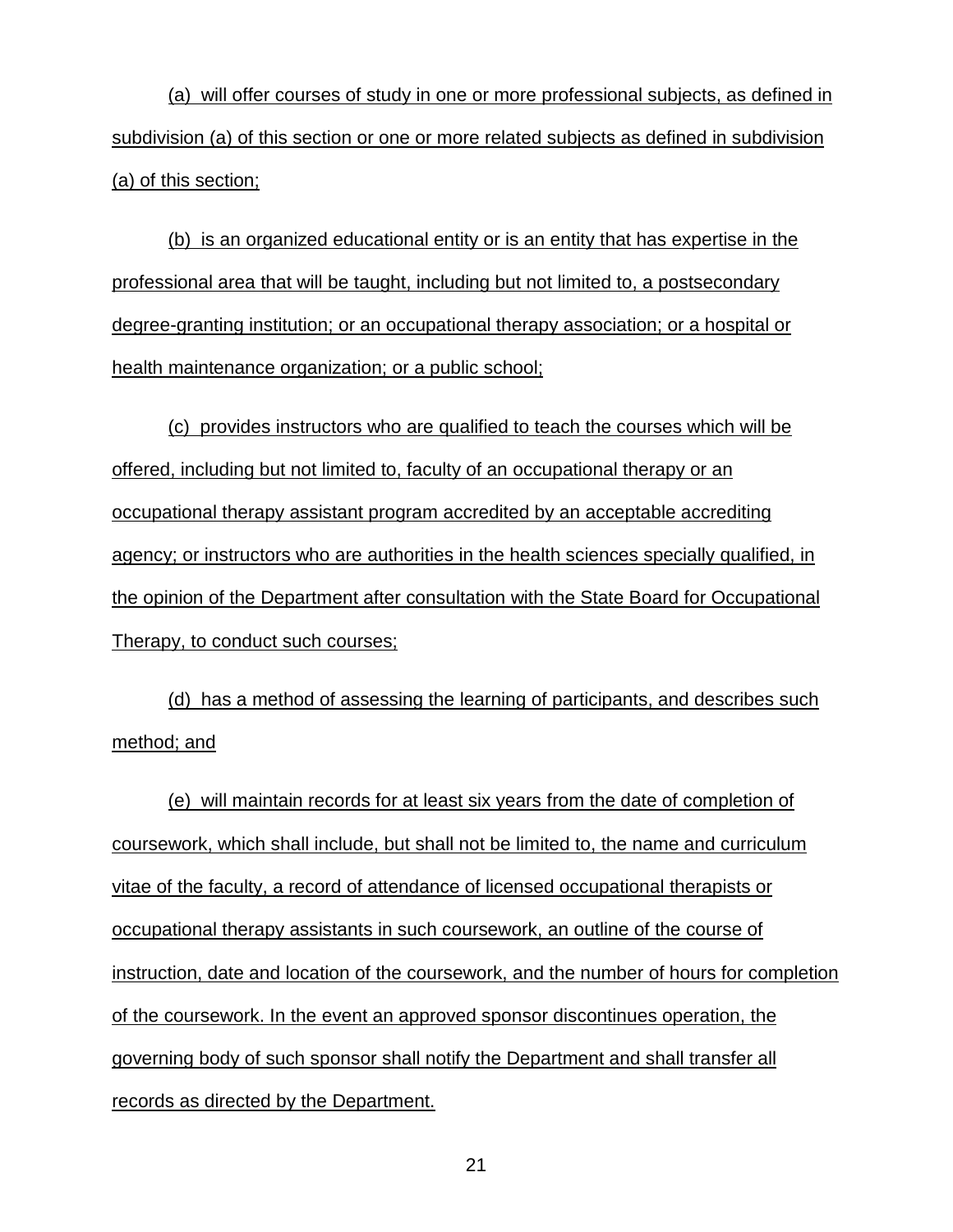(iii) Sponsors that are approved by the Department pursuant to the requirements of this paragraph shall be approved for a three-year term.

(iv) The Department may conduct site visits of or request information from a sponsor approved pursuant to the requirements of this paragraph to ensure compliance with such requirements, and a sponsor shall cooperate with the Department in permitting such site visits and in providing such information.

(v) A determination by the Department that a sponsor approved pursuant to the requirements of this paragraph is not meeting the standards set forth in this paragraph shall result in the denial or termination of the approved status of the sponsor.

(j) Fees.

(1) At the beginning of each registration period, a mandatory continuing competency fee of \$45 shall be collected from licensees engaged in the practice of occupational therapy in New York State and a mandatory continuing competency fee of \$25 shall be collected from licensees authorized to practice as an occupational therapy assistant in New York State, except for those exempt from the requirement pursuant to subparagraph (b) (2) (i) of this section. This fee shall be in addition to the registration fee required by section 7904 of the Education Law for licensees engaged in the practice of occupational therapy, and the registration fee required by section 76.7 of this Part for individuals authorized to practice as an occupational therapy assistant.

(2) Licensees applying for a conditional registration, pursuant to the requirements of subdivision (f) of this section, shall pay a fee that is the same as and in addition to, the fee for the triennial registration required by section 7904 of the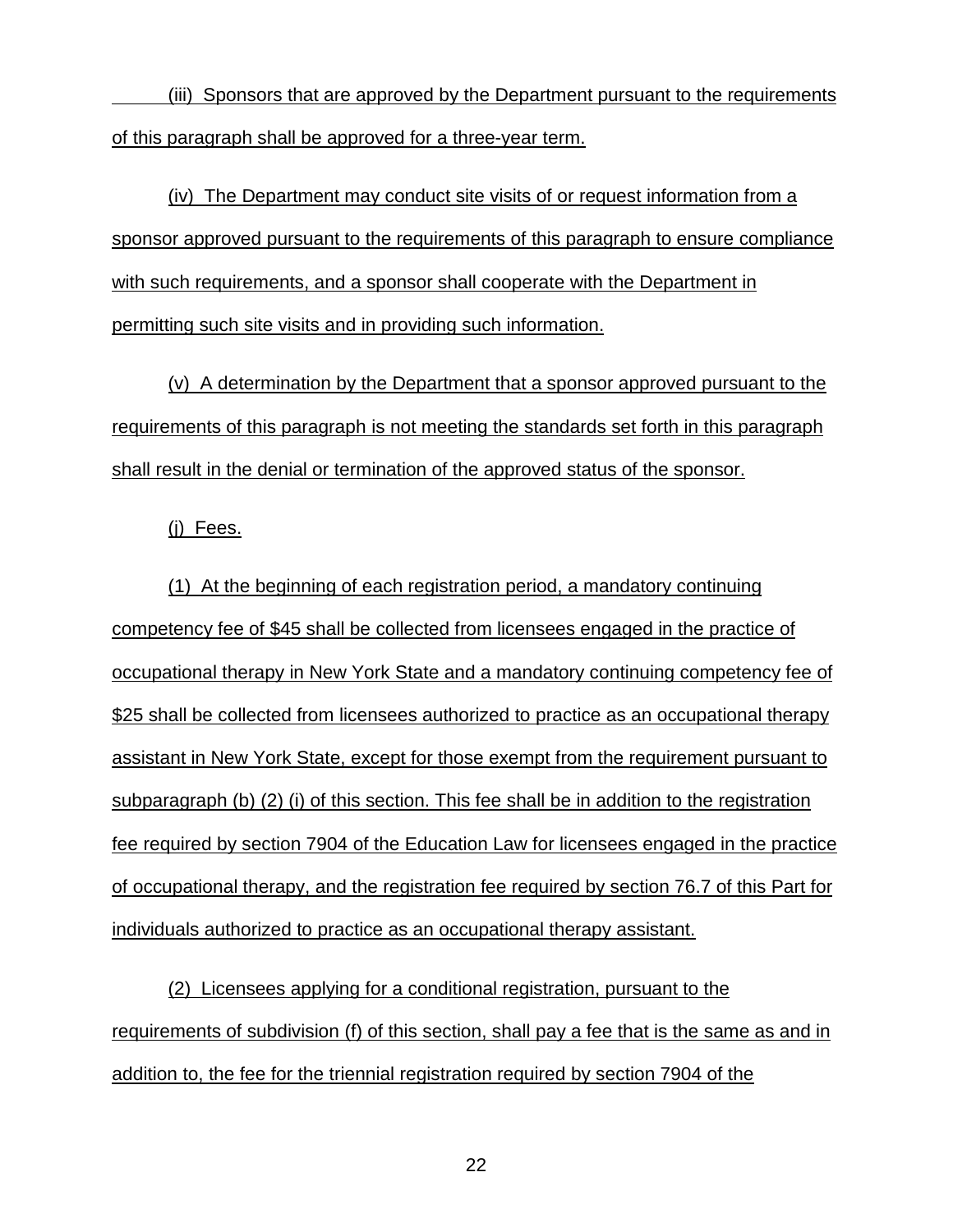# Education Law. In addition, such licensees shall pay the mandatory continuing

competency fee required by section 7908(6) of the Education Law.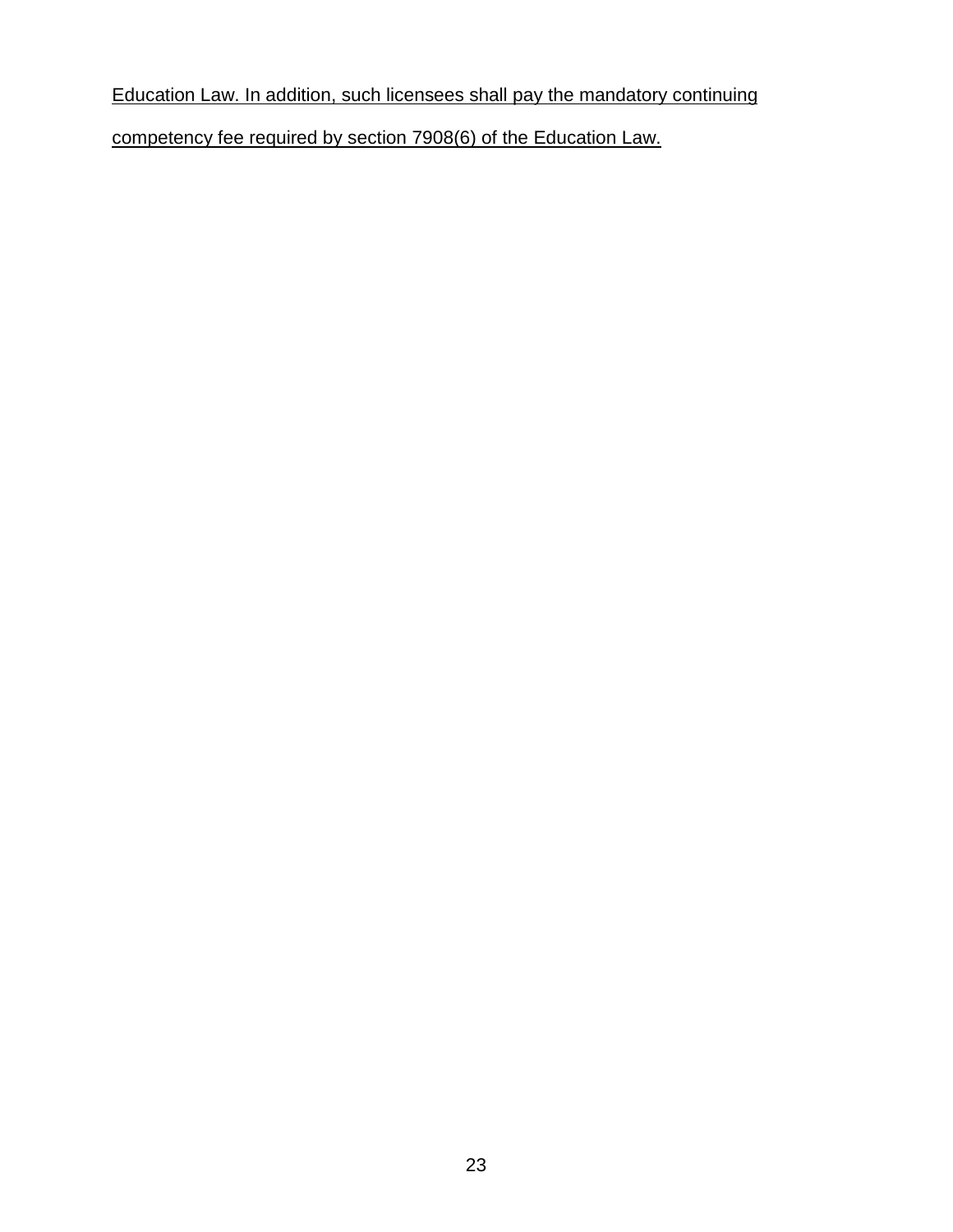### **ASSESSMENT OF PUBLIC COMMENT**

Since publication of a Notice of Proposed Rule Making in the November 14, 2012 State Register, the State Education Department received over 100 comments from the public. The following is a summary assessing these comments.

### **1. Comment**

The Department should include fieldwork supervision in the acceptable learning activities which meet the continuing competency requirement, as set forth in the proposed subdivision (c) of section 76.10 of the regulations. The commenters noted that the National Board for Certification in Occupational Therapy (NBCOT) has a three year 36 unit continuing competency requirement for national certification in occupational therapy, and permits an occupational therapist to earn 18 of those units through fieldwork supervision. The commenters asserted that fieldwork supervision is taken on as a voluntary activity by occupational therapists; that students have a difficult time finding placements due to a shortage of supervisors, and that the voluntary supervisors perform a needed service in the profession by taking on the supervision. The commenters asserted that the supervisors themselves gain knowledge of occupational therapy through exposure to new concepts that the students bring from their educational programs, and also gain needed supervisory experience by agreeing to supervise these students.

#### **Response**

The Department understands the significance of fieldwork supervision to the profession and the need to encourage occupational therapy professionals to take on this responsibility. The Department is considering an amendment to the regulations in the near future which will provide for continuing competency credit for fieldwork supervision, based upon documentation of the time expended in preparing for the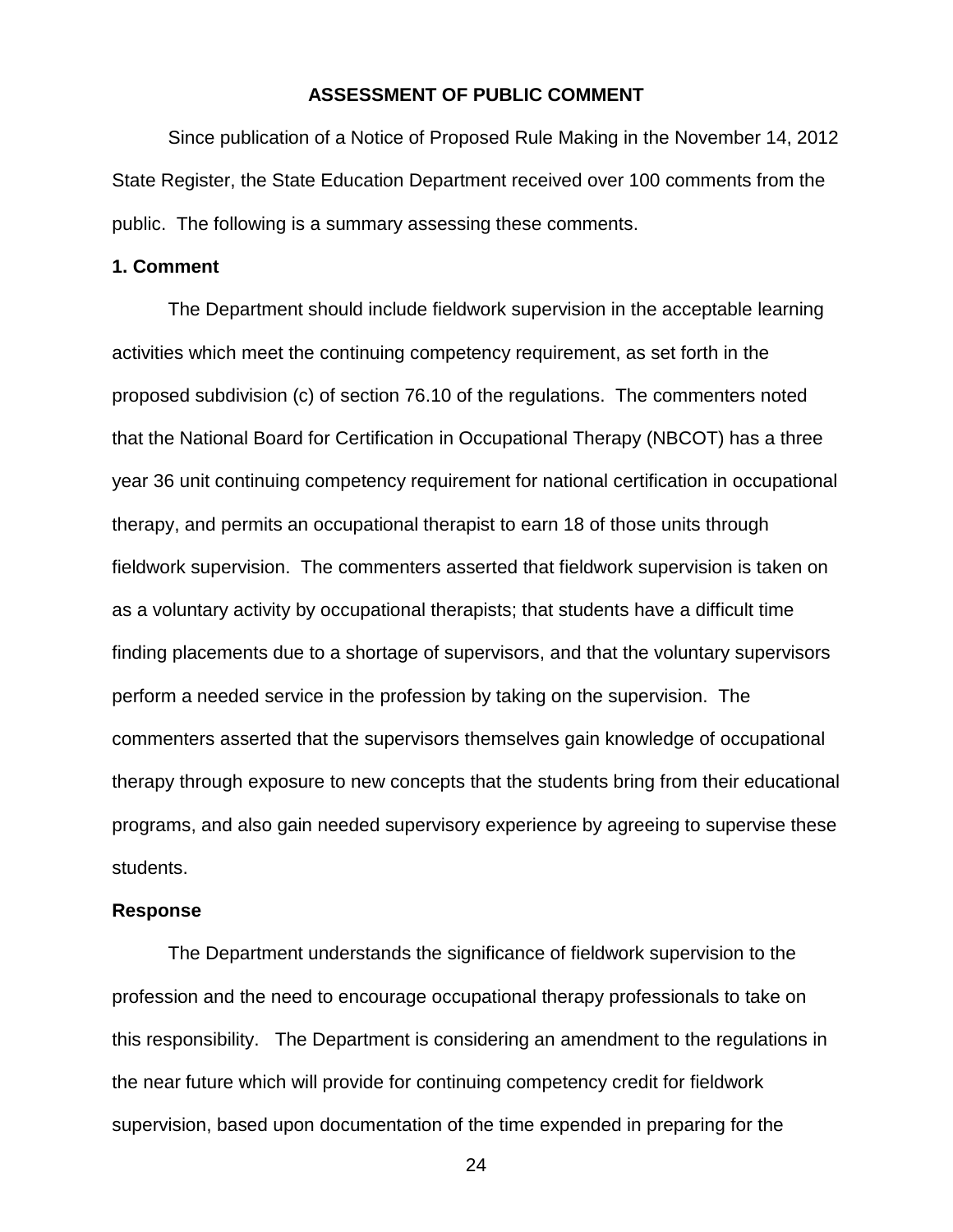supervision and an explanation of the additional competency achieved through the supervision activity.

#### **2. Comment**

The Department should not restrict the mentoring opportunities permitted as a learning activity for continuing competency to mentors who are licensed in occupational therapy or as occupational therapy assistants. The regulation should provide that continuing competency credits may be received through mentoring by other licensed professionals and non-professionals. The commenters asserted that occupational therapy professionals develop specialized areas of practice as they become more advanced. This specialization requires them to develop knowledge and skills in fields outside of occupational therapy in order to maintain competence, and that, therefore, mentoring by non-occupational therapists is a valuable learning activity.

#### **Response**

As noted above, the Department is considering an amendment to these regulations that will expand the qualifications of the mentor to include other individuals qualified to provide mentoring in a professional or related subject, as required by statute.

#### **3. Comment**

The Department should permit occupational therapy professionals to receive continuing competency credits though in-service training offered by an employer who is not an approved provider.

### **Response**

The Department recognizes the value of in-service training provided by employers. However, subdivision (4) of section 7908 of the Education Law, as added by Chapter 444 of the Laws of 2012, provides that learning activities must be taken from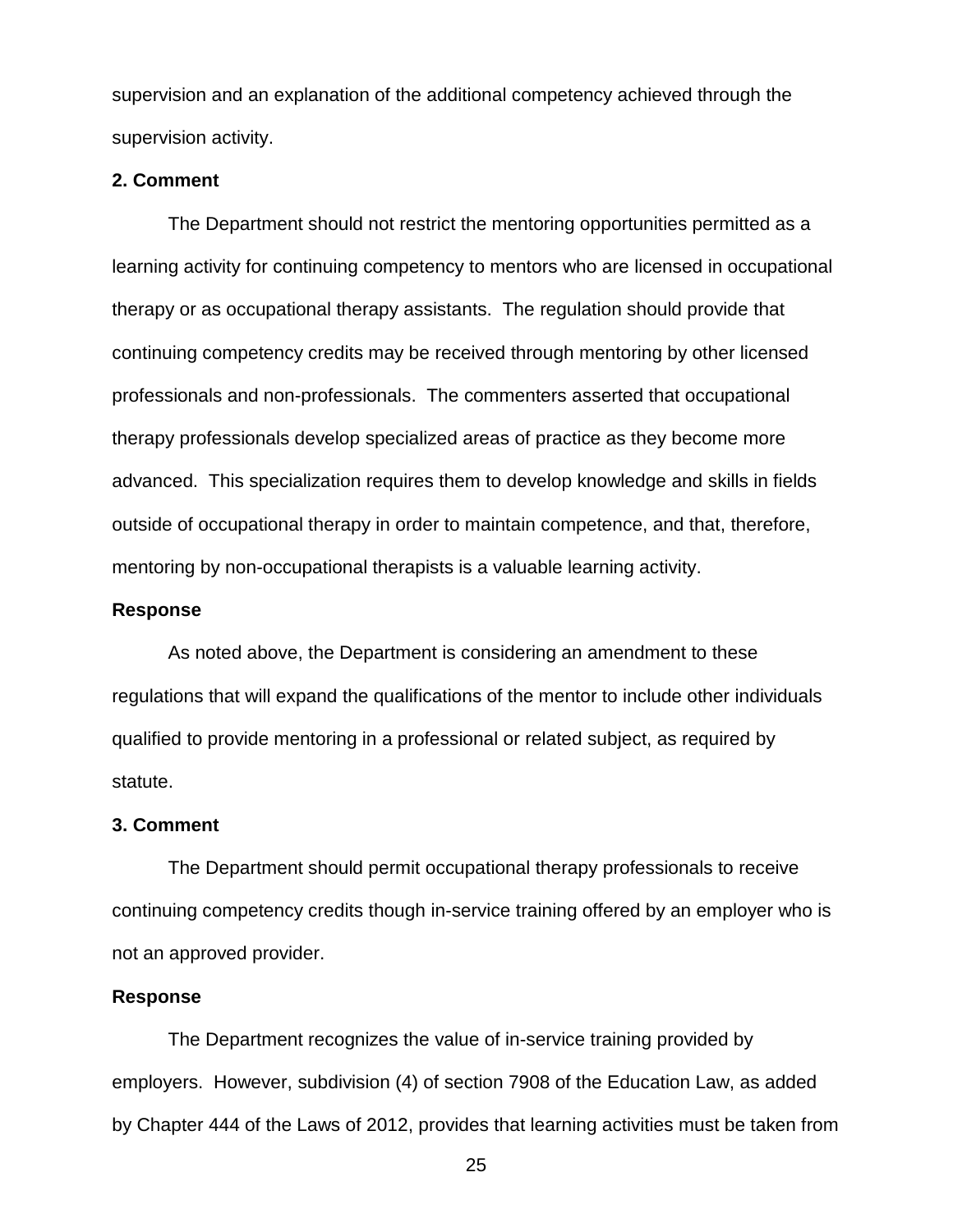a sponsor approved by the Department. Given this statutory mandate, the Department has no authority to exempt employers who wish to offer in-service training from the requirement that they become approved sponsors.

## **4. Comment**

The proposed limit of six continuing competency hours over a three year period for independent study is too low, and will discourage advanced practitioners from pursuing educational activities that are relevant to their competency needs.

### **Response**

The Department finds that six continuing competency hours in independent study is an appropriate limitation on this activity. However, an expansion of this limit will be considered in conjunction with consideration of the recognition of fieldwork supervision for continued competency credit.

### **5. Comment**

The Department should add the American Occupational Therapy Association to those entities the Department will recognize as approving sponsors of acceptable learning activities for continuing competency.

### **Response**

The proposed regulation does not specify all organizations that will be determined to be an "equivalent organization". We anticipate that the American Occupational Therapy Association will be recognized in this capacity under existing regulatory authority.

### **6. Comment**

One commenter disagreed with the \$900 triennial fee assessed for Department approval of continuing competency sponsors.

#### **Response**